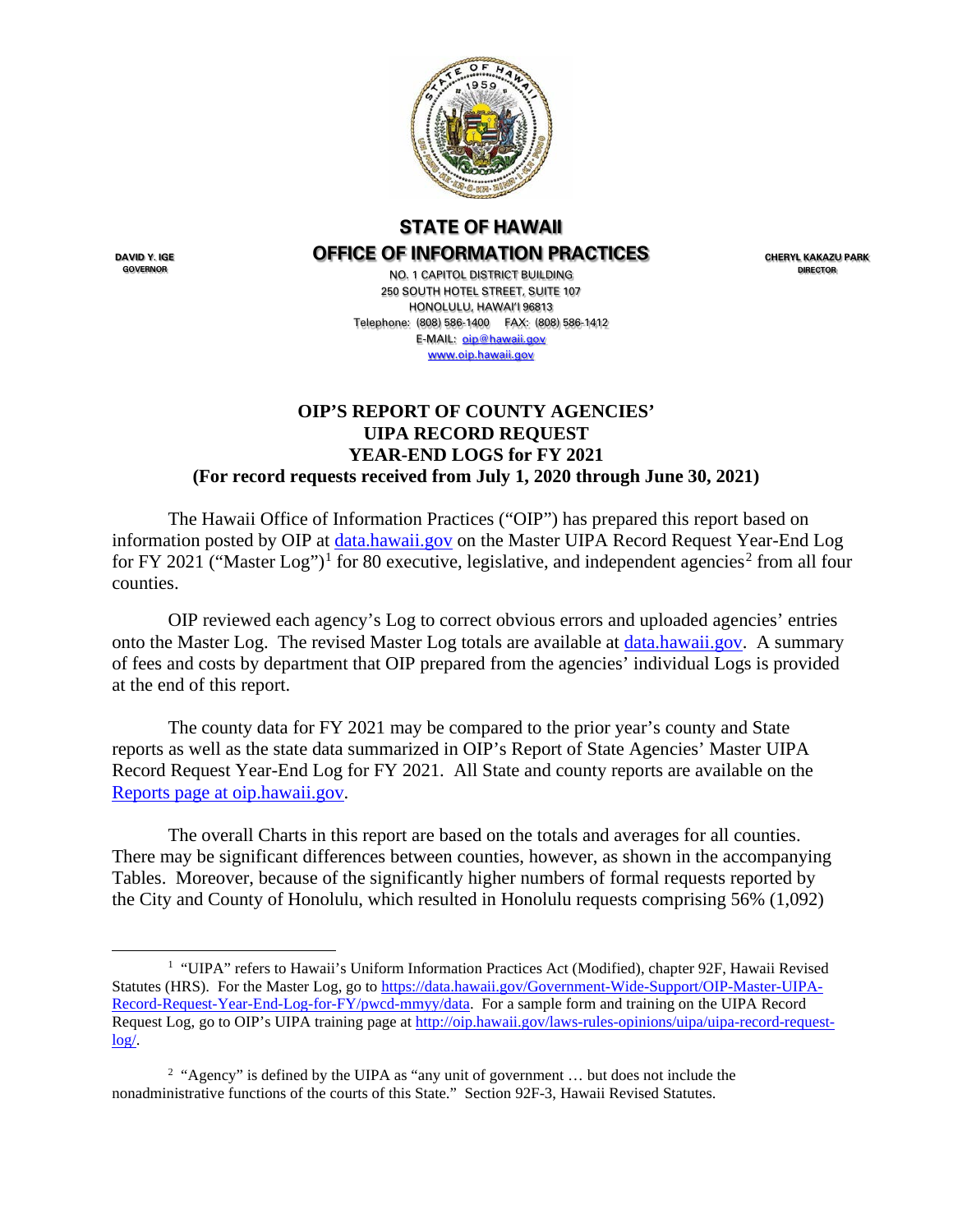of total requests received by counties (1,957 total), many of the overall averages in the Charts have been skewed by Honolulu's larger numbers.

## **How many requests were made to the counties in FY 2021?**

Excluding routine requests, $3$  there were 1,957 formal written record requests requiring county agencies to send notices to the requesters under the state's Uniform Information Practices Act ("UIPA"), chapter 92F, Hawaii Revised Statutes ("HRS"). County agencies estimated that they received 1,073,891 routine requests for information that were made orally, did not require a UIPA response, or were automatically granted or denied without supervisory review, such as requests for the Medical Examiner's death certificates, most police reports, and requests for agency brochures. Subpoenas for discovery of records in court cases are not tracked by the Log.

In FY 2021, formal UIPA record requests decreased by 12% (268), but 97% more routine requests were reported by all counties than in FY 2020 (544,897). A main reason for this large increase is because the Hawaii County Finance Department reported 968,172 routine requests made in FY 2021 versus 474,850 in FY 2020, a 104% increase. The department explained that due to COVID-19, their offices were initially closed to the public and later reopened with reduced staff and by appointment only. Consequently, the department saw a doubling of requests to renew vehicle licenses and drivers' licenses by mail, along with calls for information and documentation. The three other counties reported a 51% increase in routine requests made in FY 2021 (105,719) versus FY 2020 (70,047).

The following pie chart (**Chart 1**) shows that the 1,957 formal UIPA record requests constituted 0.2% and the estimated 1,073,891 routine requests comprised 99.8% of the total requests reported by the county agencies in FY 2021. **Table 1** breaks down these numbers by county.



# **Chart 1 (Counties)**

<span id="page-1-0"></span><sup>&</sup>lt;sup>3</sup> Routine requests are requests that are made orally (such as by telephone or over the counter), requests that do not require a UIPA response, or requests that are automatically granted or denied without supervisory review (such as for most police reports,vehicle and drivers' licenses, or agency brochures).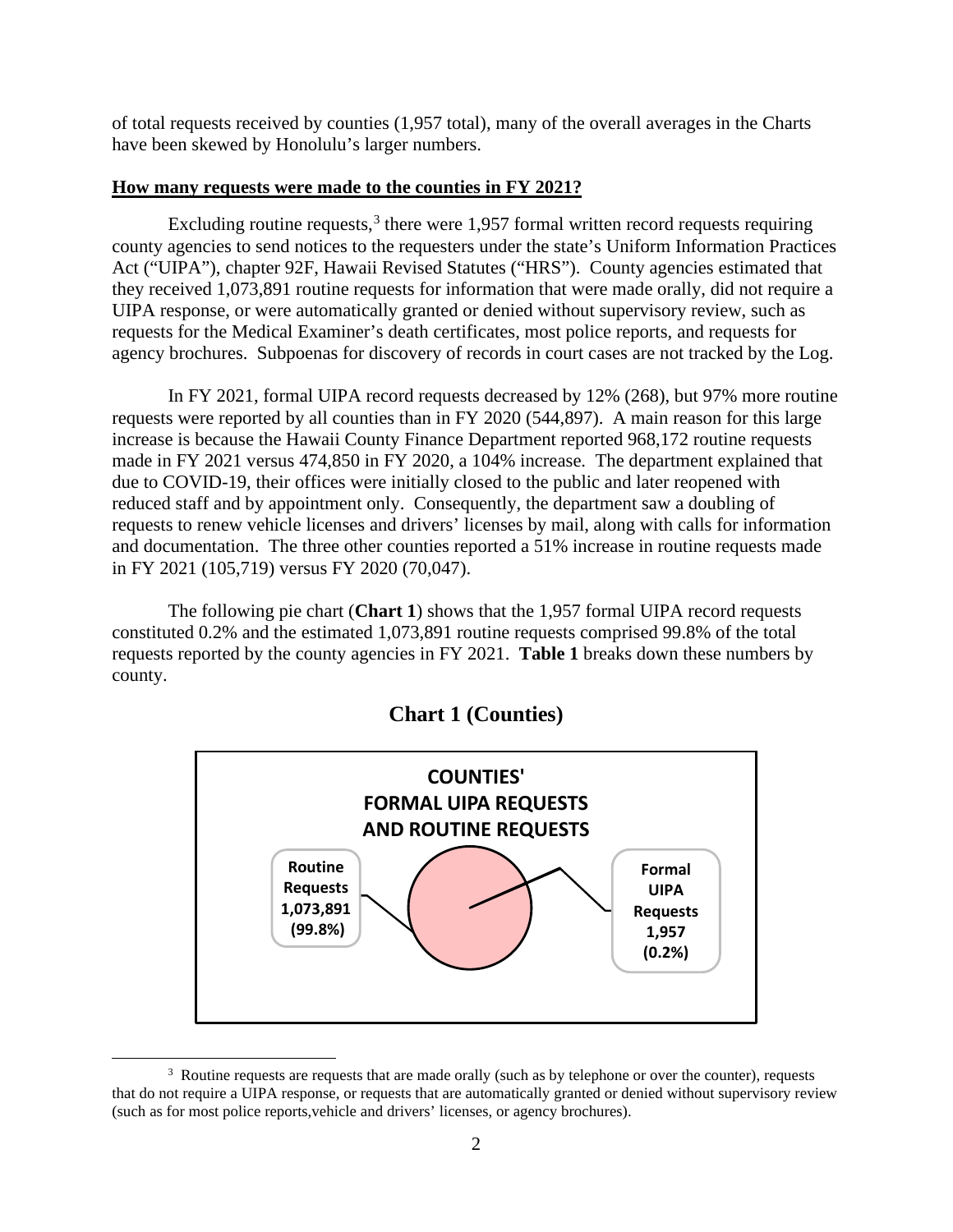# **Table 1**

## **Formal UIPA Requests and Routine Requests – by County**

|                     | <b>Formal Requests</b> | <b>Routine Requests</b> | ALL       |
|---------------------|------------------------|-------------------------|-----------|
| <b>Honolulu</b>     | 1,092(2%)              | 70,315(98%)             | 71,407    |
| Hawaii              | 348 $(1\%)$            | 968,172 (99%)           | 968,520   |
| Kauai               | $139(7\%)$             | 1,781(93%)              | 1,920     |
| <b>Maui</b>         | 378 $(1%)$             | $33,623(99\%)$          | 34,001    |
| <b>All Counties</b> | $1,957(0.2\%)*$        | $1,073,891$ (99.8%)*    | 1,075,848 |

 **\* = percentage of all counties' totals.**

 **No \* = percentage of each county's totals.**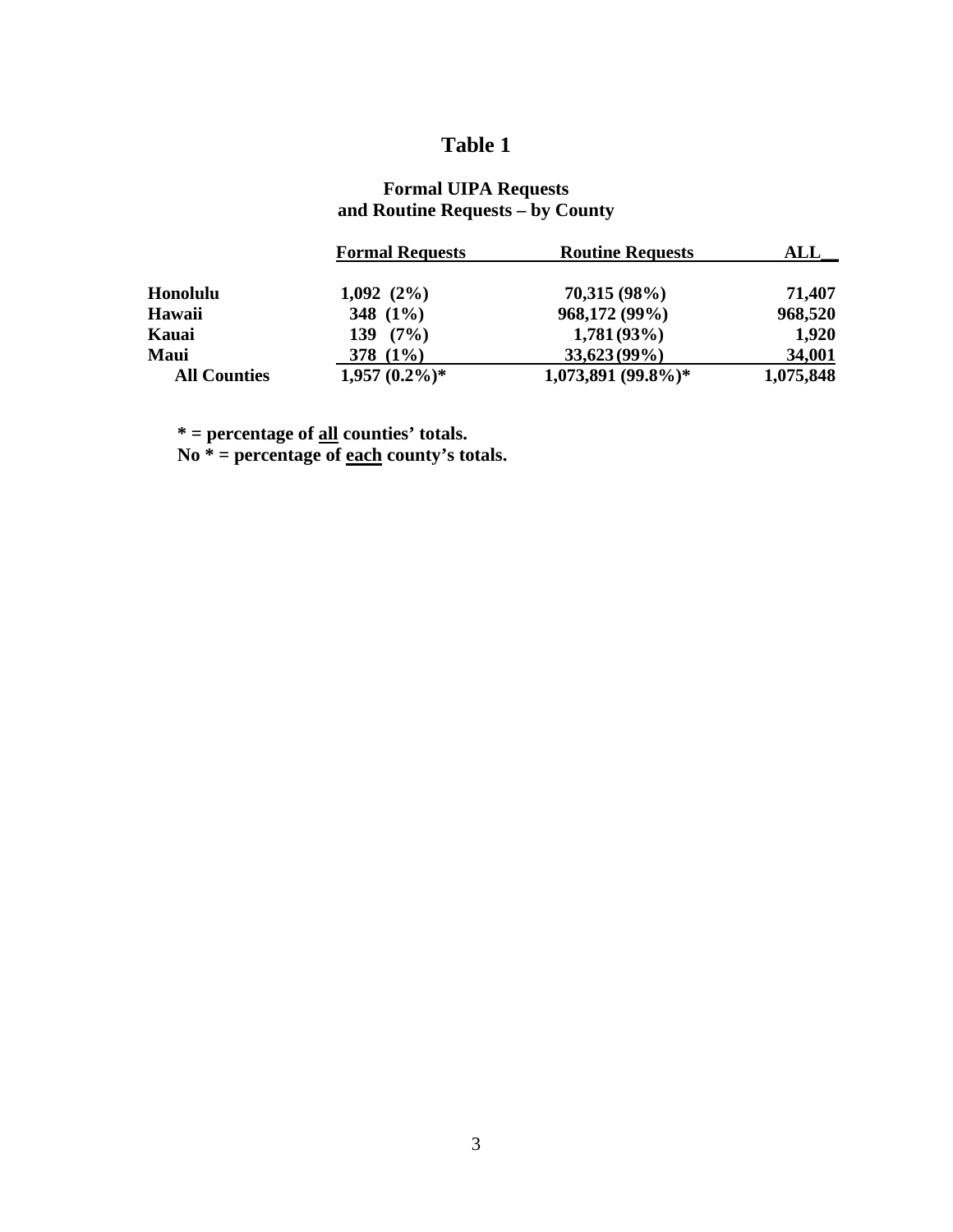#### **What kinds of requests were made?**

The formal requests received by all counties (1,957) can be broken down into 214 (11%) personal record requests<sup>[4](#page-3-0)</sup> and 201 (10%) complex requests,<sup>[5](#page-3-1)</sup> resulting in a balance of 1,542 (79%) nonpersonal and noncomplex requests, *i.e.* "typical" requests,<sup>[6](#page-3-2)</sup> as shown in **Chart 2** below. **Table 2** shows the breakdown by county.

The total number of formal UIPA requests decreased by 12% from 2,225 in FY 2020 to 1,957 in FY 2021. Also, mainly due to a 50% reduction in the number of complex cases in FY 2021 (201) vs. FY 2020 (403), the percentage of "typical" requests increased to 79% from 67% in those respective years.



**Chart 2 (Counties)**

**Table 2 Types of Formal UIPA Requests Received by County**

|             |                     | <b>Typical</b>                                   | <b>Personal</b> | <b>Complex</b> | ALL             |
|-------------|---------------------|--------------------------------------------------|-----------------|----------------|-----------------|
| Honolulu    |                     | 846 (77%)                                        | $115(11\%)$     | $131(12\%)$    | $1,092(56\%)*$  |
| Hawaii      |                     | 321(92%)                                         | $11(3\%)$       | $16(5\%)$      | 348 $(18\%)^*$  |
| Kauai       |                     | 48 $(34%)$                                       | $69(50\%)$      | 22(16%)        | $139(7\%)^*$    |
| <b>Maui</b> |                     | 327(87%)                                         | $19(5\%)$       | $32 (8\%)$     | 378 $(19%)$ *   |
|             | <b>All Counties</b> | $1,542(79%)$ *                                   | $214(11\%)*$    | $201(10\%)*$   | $1,957(100\%)*$ |
|             |                     | $* =$ percentage of <u>all</u> counties' totals. |                 |                |                 |

<span id="page-3-0"></span><sup>4</sup> A personal record request is one "about" the requester and seeks the requester's own personal information that is readily accessible in a file or location with the requester's name or identifying information. Personal record requests are subject to Part III of the UIPA, and have different requirements than government record requests under Part II.

<span id="page-3-2"></span><span id="page-3-1"></span><sup>&</sup>lt;sup>5</sup> Complex record requests involve extenuating circumstances or voluminous records that prevent an agency from fulfilling the request within the usual ten days.

<sup>&</sup>lt;sup>6</sup> The "typical" requests were for government records and were subject to Part II of the UIPA.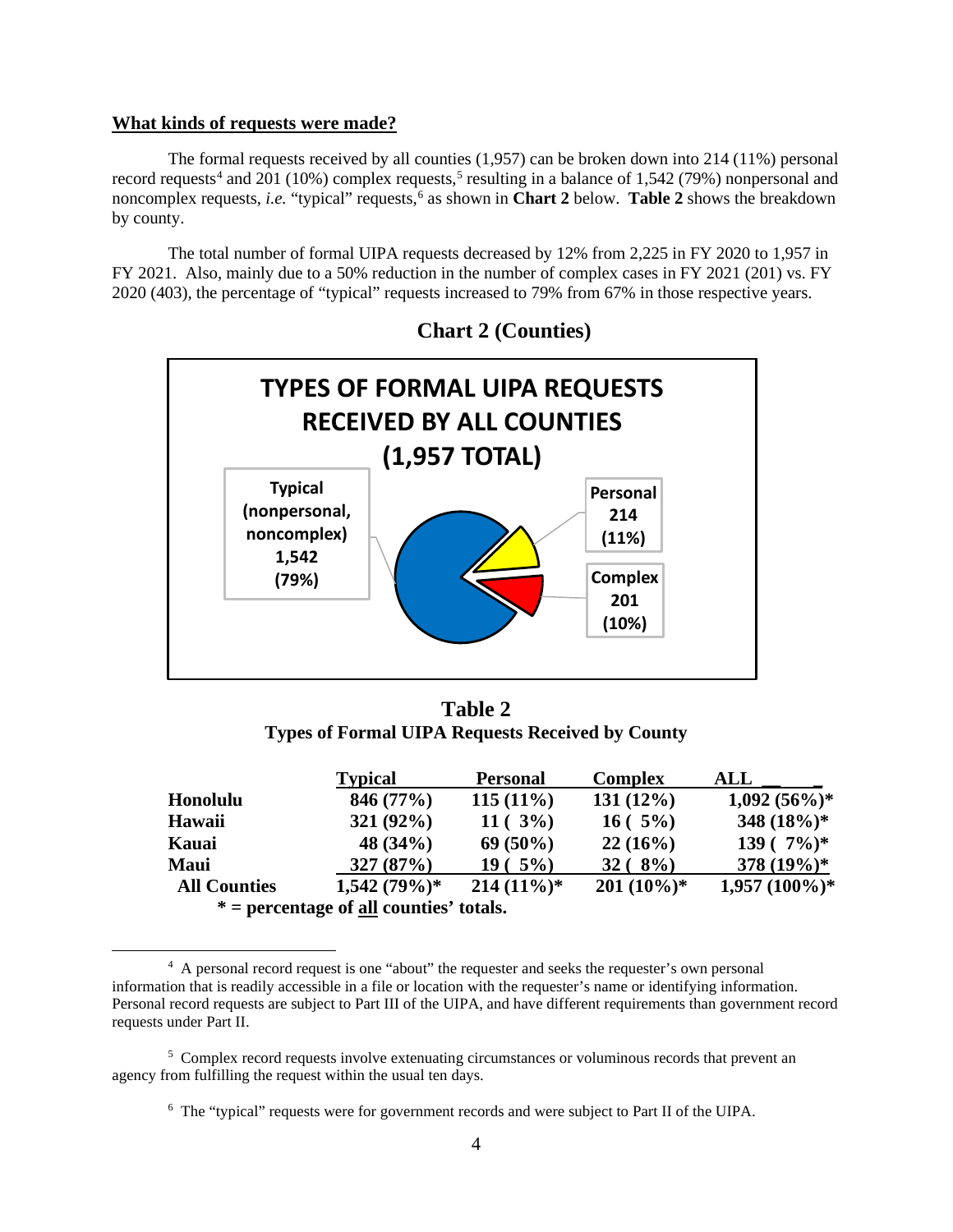#### **How many requests were completed?**

**Chart 3A** shows the types of requests that were completed in FY 2021. Of 1,957 total requests received by all county agencies, 1910 (98%) were completed in FY 2021, compared to 95% completed in FY 2020.<sup>[7](#page-4-0)</sup> Of the 1,910 requests completed in FY 2021, 207 (11%) were personal record requests, 172 (9%) were complex requests, and 1,531 (80%) were "typical" nonpersonal and noncomplex record requests below.

**Table 3A** shows the breakdown by county. As with the previous Table 2, there are significant differences between counties when they are viewed separately in Table 3A.





<span id="page-4-0"></span><sup>&</sup>lt;sup>7</sup> Requests that were completed in FY 2021 may have included those carried over from an earlier year. Likewise, requests that were not completed in FY 2021, may be completed in a later fiscal year. In FY 2020, 122 county cases were not completed and may have been completed in FY 2021.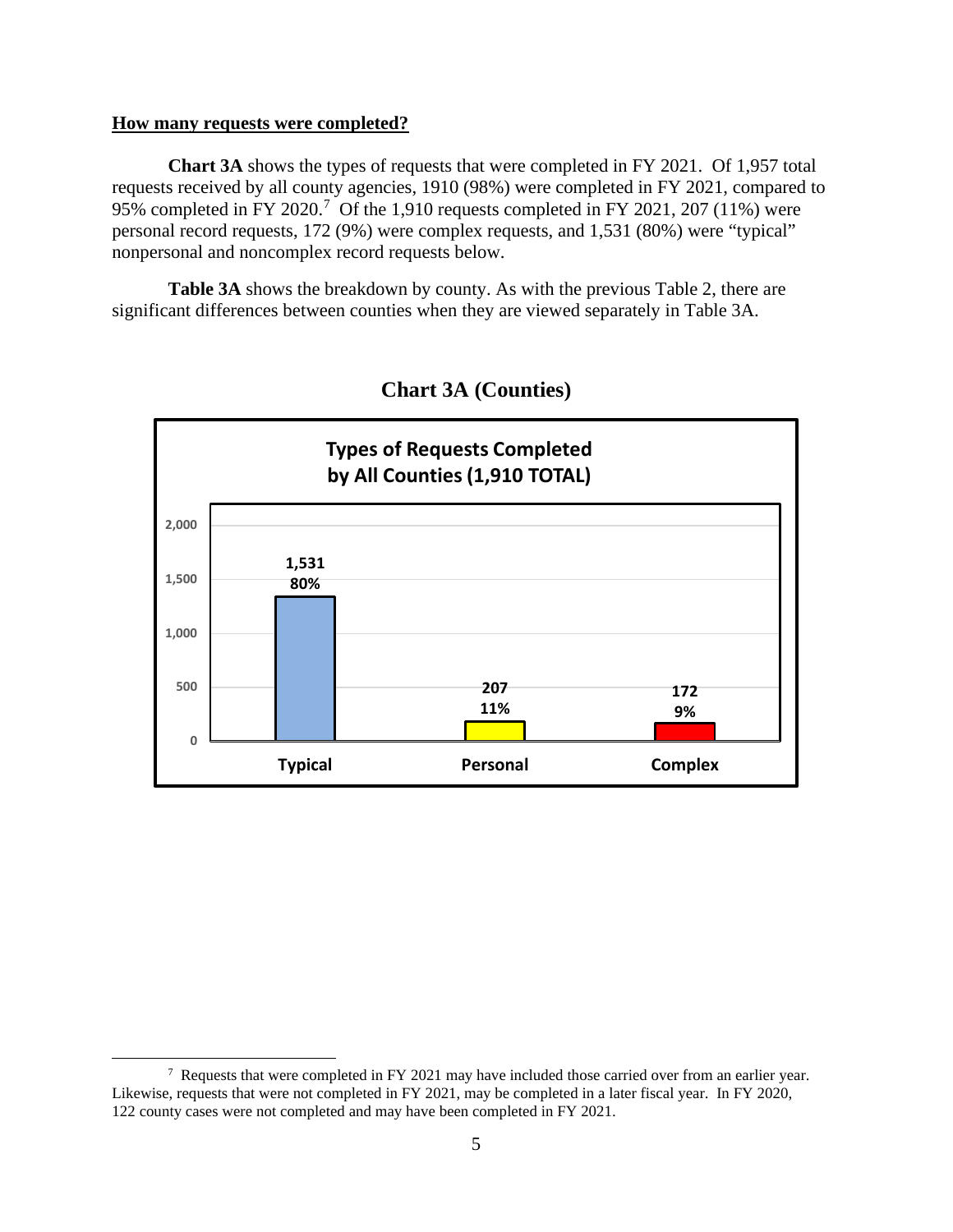## **Table 3A Types of Requests Completed (1,910 Total) – by County**

|                     | <b>Typical</b> | <b>Personal</b>                | <b>Complex</b> | ALL             |
|---------------------|----------------|--------------------------------|----------------|-----------------|
| <b>Honolulu</b>     | 832 (79%)      | $112(11\%)$                    | $112(11\%)$    | $1,056(55%)$ *  |
| Hawaii              | 322(94%)       | 7(2%)                          | 13(4%)         | 342 $(18\%)$ *  |
| Kauai               | $56(41\%)$     | $69(50\%)$                     | 13(9%)         | $138(^{7\%})^*$ |
| <b>Maui</b>         | $321(86\%)$    | 19(5%)                         | 34(9%)         | 374 $(20\%)^*$  |
| <b>All Counties</b> |                | $1,531(80\%)$ * 207 $(11\%)$ * | $172(9\%)*$    | $1,910(100\%)*$ |

 **\* = percentage of all counties' totals.** 

Of the 1,957 formal requests received by all county agencies, 1,910 (98%) were completed and 47 (2%) were not completed as of June 30, 2021, as shown in **Chart 3B** below. **Table 3B** shows the breakdown by county. The percentages for the prior year are similar at 95% completed and 5% not completed.



# **Chart 3B (Counties)**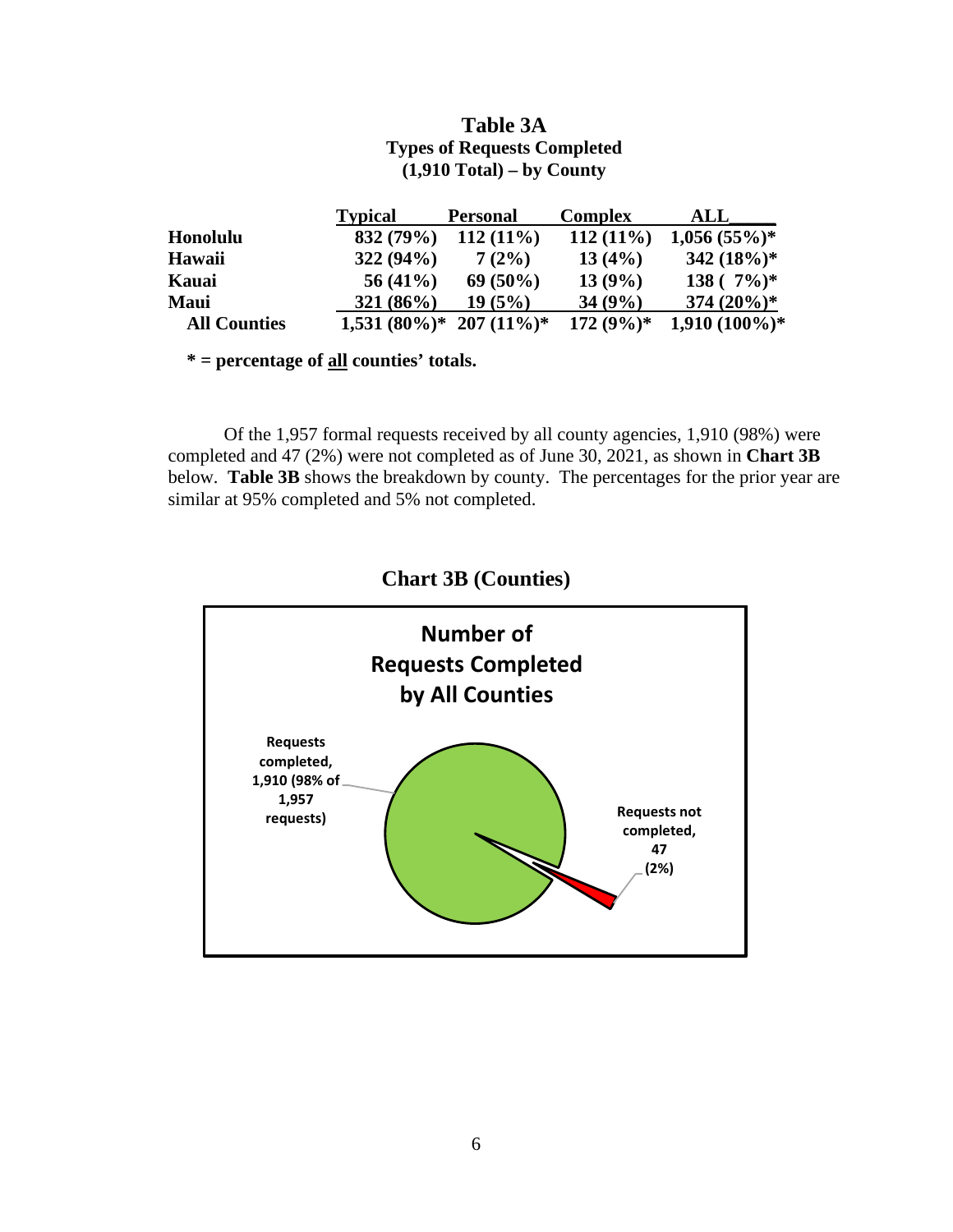|                     | <b>Completed</b>                                | <b>Not Completed</b> | % Not Completed |
|---------------------|-------------------------------------------------|----------------------|-----------------|
| Honolulu            | 1,056                                           | 36                   | 3%              |
| Hawaii              | 342                                             | 6                    | 2%              |
| Kauai               | 138                                             |                      | $0.7\%$         |
| <b>Maui</b>         | 374                                             | Δ                    | $1\%$           |
| <b>All Counties</b> | 1.910                                           | 47                   | $2\%*$          |
|                     | $* =$ percentage of <u>all</u> counties' totals |                      |                 |

## **Table 3B Number of Requests Completed by County**

## **How were requests resolved?**

Of the 1,910 requests completed by the county agencies, **Chart 4** below shows that 1,185 (62%) were granted in full; 340 (18%) were granted or denied in part; 100 (5%) were denied in full; in 148 (8%), the agency was unable to respond; 35 (2%) were withdrawn by the requester; and in 96 (5%), the requester abandoned or failed to pay for the request. **Table 4** shows the breakdown by county, and shows significant differences in how each county resolved requests.<sup>[8](#page-6-0)</sup>



**Chart 4 (Counties)**

<span id="page-6-0"></span><sup>&</sup>lt;sup>8</sup> Although these requests by county total fewer than the number of completed requests (1,910), the discrepancy is due to agencies not reporting a resolution for some completed requests and reporting more than one resolution for other completed requests.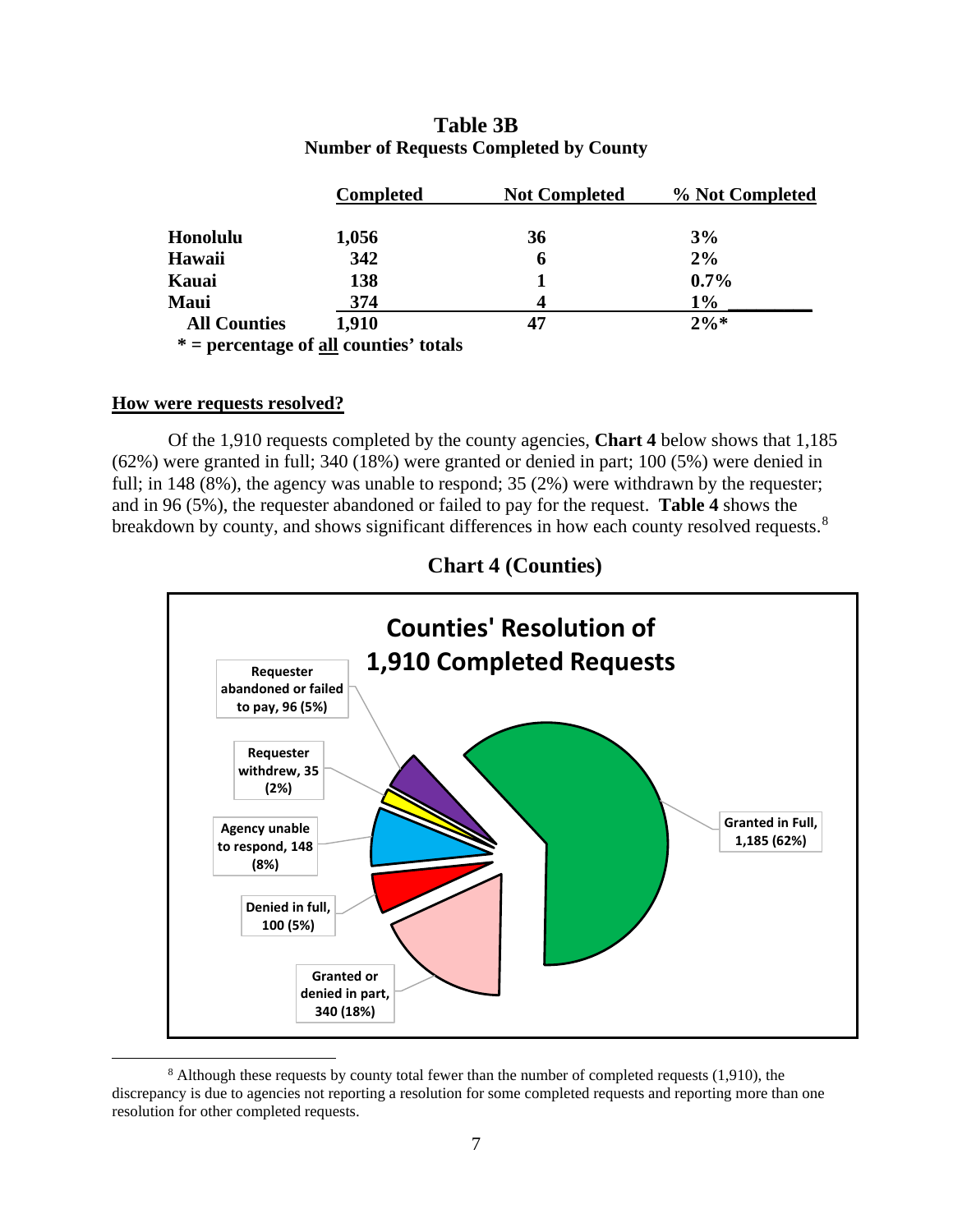|          | <b>Granted</b><br>in Full                         | <b>Granted</b><br>in Part  | <b>Denied</b><br>in Full | <b>Unable</b><br>to Respond | <b>Requester</b><br><b>Withdrew</b> |    | Requester<br><b>Abandoned</b> |
|----------|---------------------------------------------------|----------------------------|--------------------------|-----------------------------|-------------------------------------|----|-------------------------------|
|          |                                                   |                            |                          |                             |                                     |    |                               |
| Honolulu | 539 $(51\%)$                                      | 272(26%)                   | 76(7%)                   | 88 (8%)                     | 27(3%)                              | 68 | (6%)                          |
| Hawaii   | $240(70\%)$                                       | 49 $(14%)$                 | 12(4%)                   | 27(8%)                      | $2(.06\%)$                          | 20 | (6%)                          |
| Kauai    | 100(72%)                                          | $11 (8\%)$                 | 8(6%)                    | 10(7%)                      | $2(1\%)$                            | 3  | $(2\%)$                       |
| Maui     | 306(82%)                                          | $\left(2\% \right)$<br>8 ( | $4(1\%)$                 | 23(6%)                      | $4(1\%)$                            | 5  | $(1\%)$                       |
|          | All Counties 1,185 (62%)** 340 (18%)** 100 (5%)** |                            |                          | $148 (8\%)$ **              | $35(2\%)$ **                        | 96 | $(5\%)$ **                    |

## **Table 4 Resolution of 1,910\* Completed Requests – by County**

**\*Although 1910 requests were completed, there is no data on how some requests were resolved and agencies reported more than one resolution for other completed cases. Therefore, the total numbers by county in Table 4 will not match Table 3B.**

**\*\* = percentage of all counties' totals, based on 1,910 total completed requests; may not add to 100% due to agencies not reporting a resolution or reporting more than one resolution for some cases.**

When the overall county data for FY 2021 is compared to the prior year, there was a decrease in the percentage of completed requests that were granted in full (62% vs. 75%) and an increase in the number of completed requests that were granted in part (18% vs. 8%). Other comparisons show smaller percentage changes or none at all.

## **How long did it take to complete requests?**

To calculate the number of working days it took to complete a request, the Log's Excel formula excluded weekends but not State holidays. Also, to avoid showing zero days for a request completed on the same day it was received, the formula added an extra day by including the date of the request (which is normally excluded when doing a manual count). Thus, the Log's calculation may inflate the days of completion by one or more days, depending on whether there were holidays or the request took more than one day to complete. To account for the inexact calculations, agencies were instructed to manually enter an "x" in Column I of their Logs when they completed a request within ten business days.

With this understanding of the limitations of the underlying formula, the county agencies reported providing initial responses within ten business days to 1,513 requests, or 77% of all 1,957 requests received. (Column I of the Master Log) In 145 (7.4%) of requests received, the agencies reported that they needed initial clarification of the request, which may explain why they were not able to send their notice or acknowledgement to requesters within ten workdays.

As shown in the following bar graph, **Chart 5**, it took an average of 8.8 workdays from date of receipt to complete all counties' record requests, based on 16,728 workdays to complete 1,910 requests. (Columns N and AP of the Master Log, which excludes requests not completed.)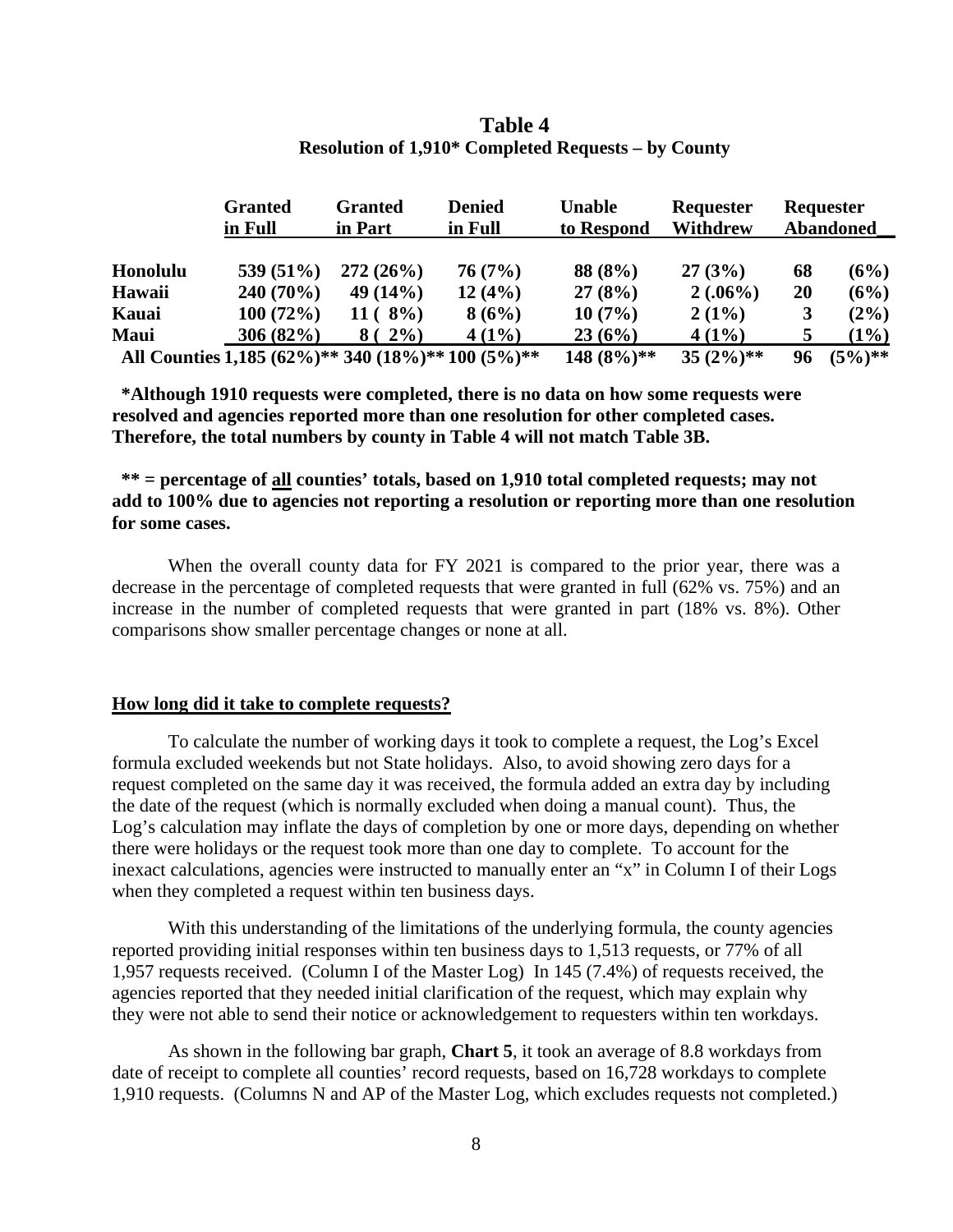When broken down by type of request, Chart 5 shows that it took an average of 7.5 days to complete 1,531 typical (noncomplex and nonpersonal requests; 78% of all requests) record requests; 9.5 days to complete 207 personal record requests; and 21.1 days to complete 172 complex requests. (Columns AQ through AS of Master Log) **Table 5** shows the breakdown by county.



**Chart 5 (Counties)**

## **Table 5**

## **Average Number of Workdays to Complete 1,910 Requests From Date of Receipt – by County**

|                         | All<br><b>Requests</b> | <b>Typical</b><br><b>Requests</b> | <b>Personal</b><br><b>Requests</b> | <b>Complex</b><br><b>Requests</b> |
|-------------------------|------------------------|-----------------------------------|------------------------------------|-----------------------------------|
| Honolulu                | 8.1                    | 6.6                               | 9.2                                | 22.2                              |
| Hawaii                  | 11.2                   | 8.1                               | 10.5                               | 27.0                              |
| Kauai                   | 9.3                    | 5.6                               | 9.2                                | 27.6                              |
| Maui                    | 8.6                    | 8.9                               | 6.7                                | 9.8                               |
| *All Counties' Avg. 8.8 |                        | 7.5                               | 9.5                                | 21.1                              |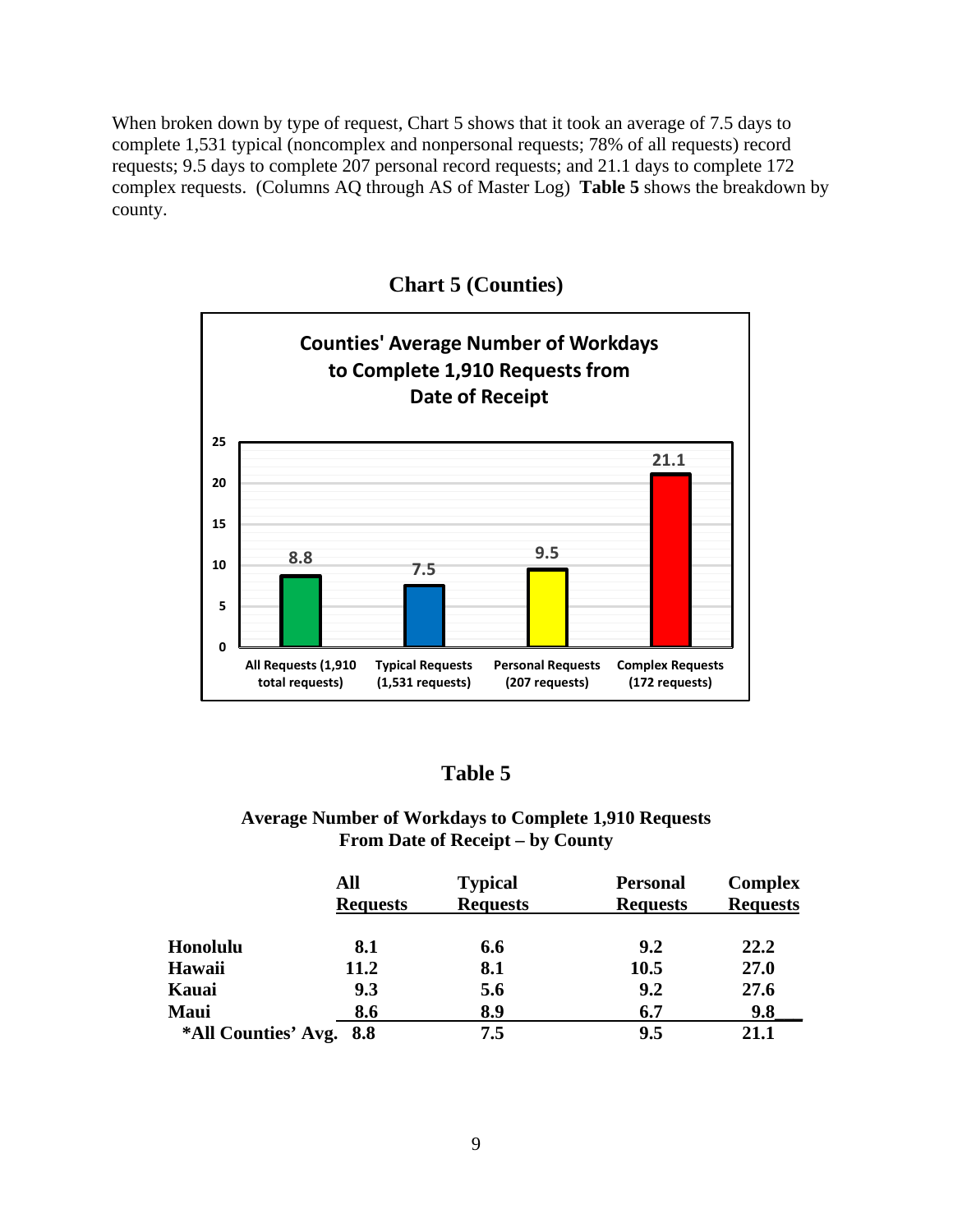Compared to Chart 5 from FY 2020, the average number of workdays for all counties to complete record requests are taking fewer days, on average, to complete:

| Days to complete         | FY 2020 | FY 2021 |
|--------------------------|---------|---------|
| Overall average          | 11.3    | 8.8     |
| Typical record requests  | 8.6     | 7.5     |
| Personal record requests | 15.9    | 9.5     |
| Complex record requests  | 21.4    | 211     |

When each counties' numbers are viewed individually, however, the all county averages above appear to have been skewed by Oahu's larger numbers that declined for all types of requests, except complex requests, because the other three counties generally had a higher average number of days to complete the various types of requests in FY 2021 as compared to FY 2020.

Agencies were also asked to keep track of the actual time that they spent on search, review (*e.g.,* for confidentiality or privacy concerns), and segregation (*e.g.,* redacting protected information) in 15-minute increments per hour. No less than .25 hour, or 15 minutes, was to be entered for search time for each request. Any legal research or other time spent to determine how the agency should respond or possible exemptions from disclosure could not be entered as search, review, or segregation ("SRS"), but could be separately logged by the agencies as "Legal Review" hours. As shown in the following **Chart 6**, the agencies reported incurring a total of 2,115 hours to respond to the 1,957 record requests received in FY 2021, of which 904 hours were for search, 830 hours were for review and segregation, and 381 hours were for legal review.[9](#page-9-0) **Table 6** shows the breakdown by county.



<span id="page-9-0"></span><sup>9</sup> Chart 6 includes the time spent by agencies working on the 47 pending cases that were not completed at the end of FY 2021, many of which were received toward the end of the year or were complex requests. The SRS hours for requests not completed since FY 2019 have remained relatively constant at 37 or 37.25 hours each year. Including this relatively low number of hours for not completed requests provides a closer approximation of the total number of hours incurred by agencies to complete record requests, including those that agencies worked on but did not actually complete until a later fiscal year.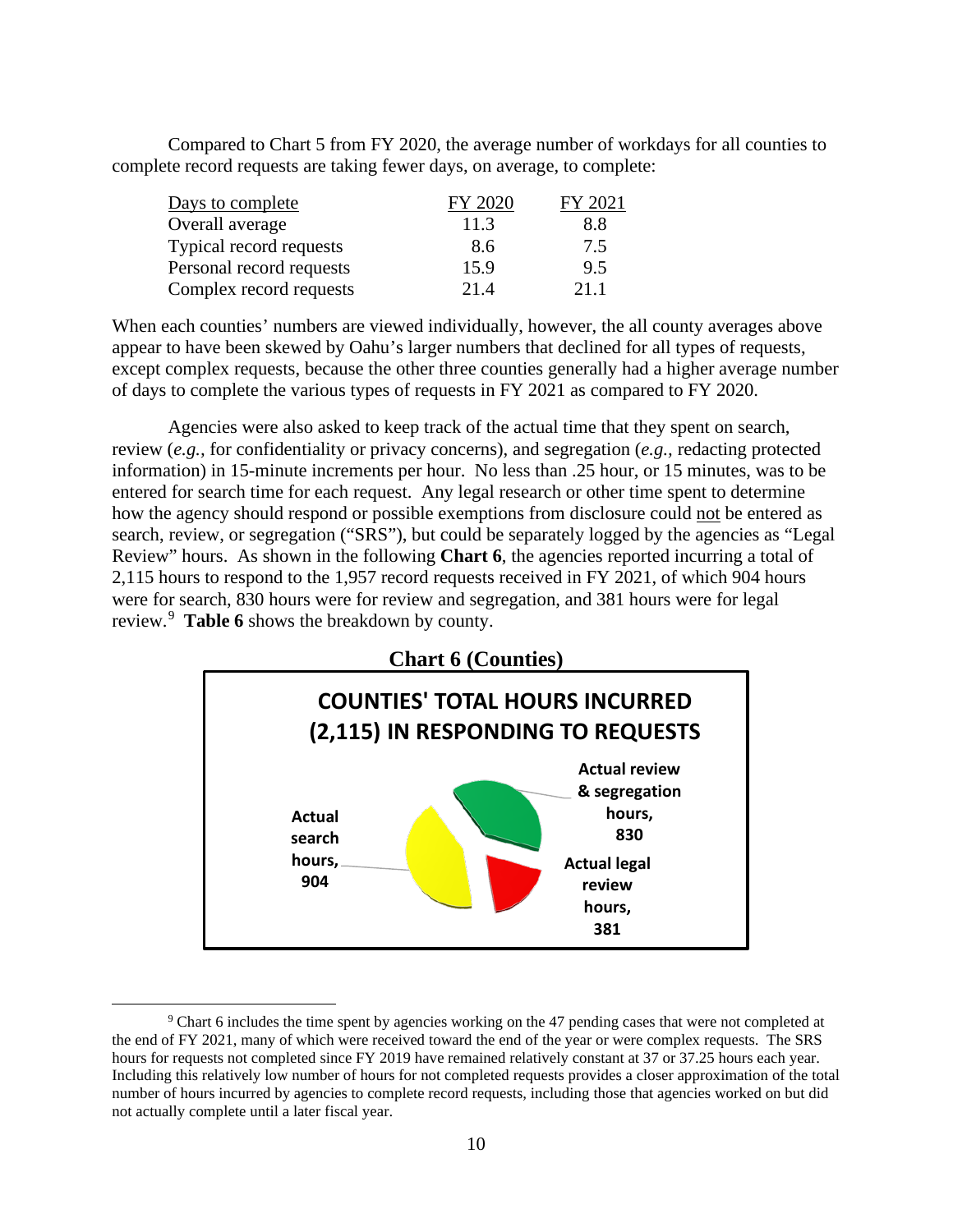## **Table 6**

|                     | <b>Search</b><br><b>Hours</b> | <b>Review &amp;</b><br><b>Segregation Hours</b> | Legal<br><b>Review Hours</b> | <b>Total</b><br><b>Hours</b> |
|---------------------|-------------------------------|-------------------------------------------------|------------------------------|------------------------------|
| Honolulu            | 312                           | 576                                             | 365                          | 1,253                        |
| Hawaii              | 228                           | 51                                              | 9                            | 288                          |
| Kauai               | 94                            | 56                                              | 6                            | 156                          |
| Maui                | 270                           | 147                                             |                              | 418                          |
| <b>All Counties</b> | 904                           | 830                                             | 381                          | 2,115                        |

## **Total Hours Incurred (2,115) in Responding to Requests – by County**

The totals in Columns AT through BA of the Master Log show the number of SRS hours that county agencies worked on various types of record requests received. Based on those SRS hours, and excluding legal review hours, it took an average of 1.32 total SRS hours of work for each of 1,957 record requests received in FY 2021, as shown in **Chart 7** below. The 1,542 typical (noncomplex/nonpersonal) record requests received each took an average of 1.17 SRS hours, and 214 personal record requests each took an average of 1.28 SRS hours of agency work. The 201 complex record requests each took 2.65 SRS hours on average, which is more than twice as long as the typical request.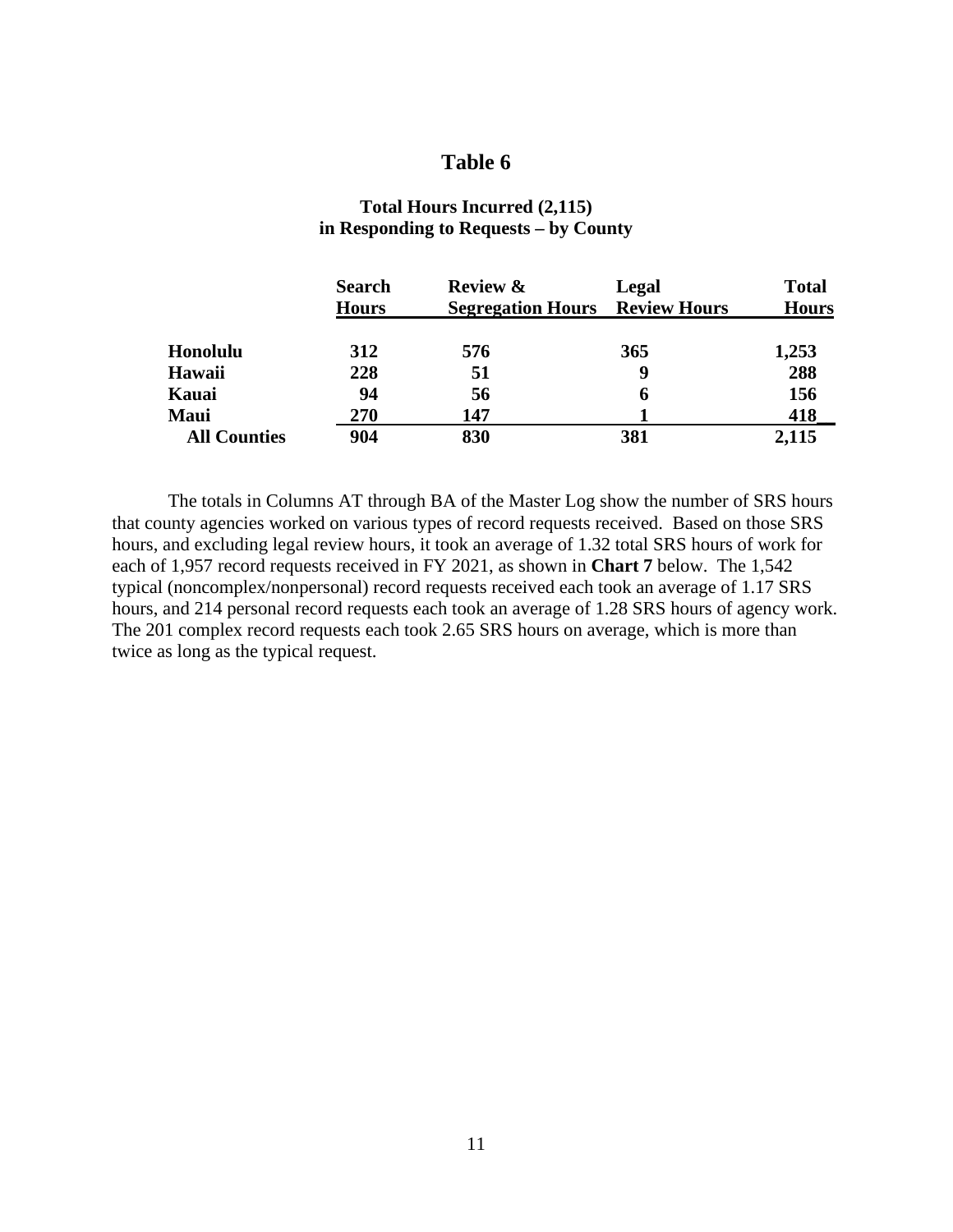

## **Chart 7 (Counties)**

In comparison to last year, the average number of hours spent by all counties on each complex record request has decreased from 4.54 hours in FY 2020 to 2.65 hours in FY 2021. (**Chart 7**) The average time to complete typical requests increased from 0.94 hours to 1.17 hours. Average completion time for personal record requests increased from 0.91 hours to 1.28 hours. 2020. The decrease in completion time for complex record requests has decreased the counties' overall average to complete all types of requests from 1.58 hours in FY 2020 to 1.32 hours in FY 2021. The counties' overall average of. 1.36 hours to complete all types of requests received in FY 2021 is higher than the State agencies' overall average of 0.93 hours. **Table 7** shows the breakdown by counties.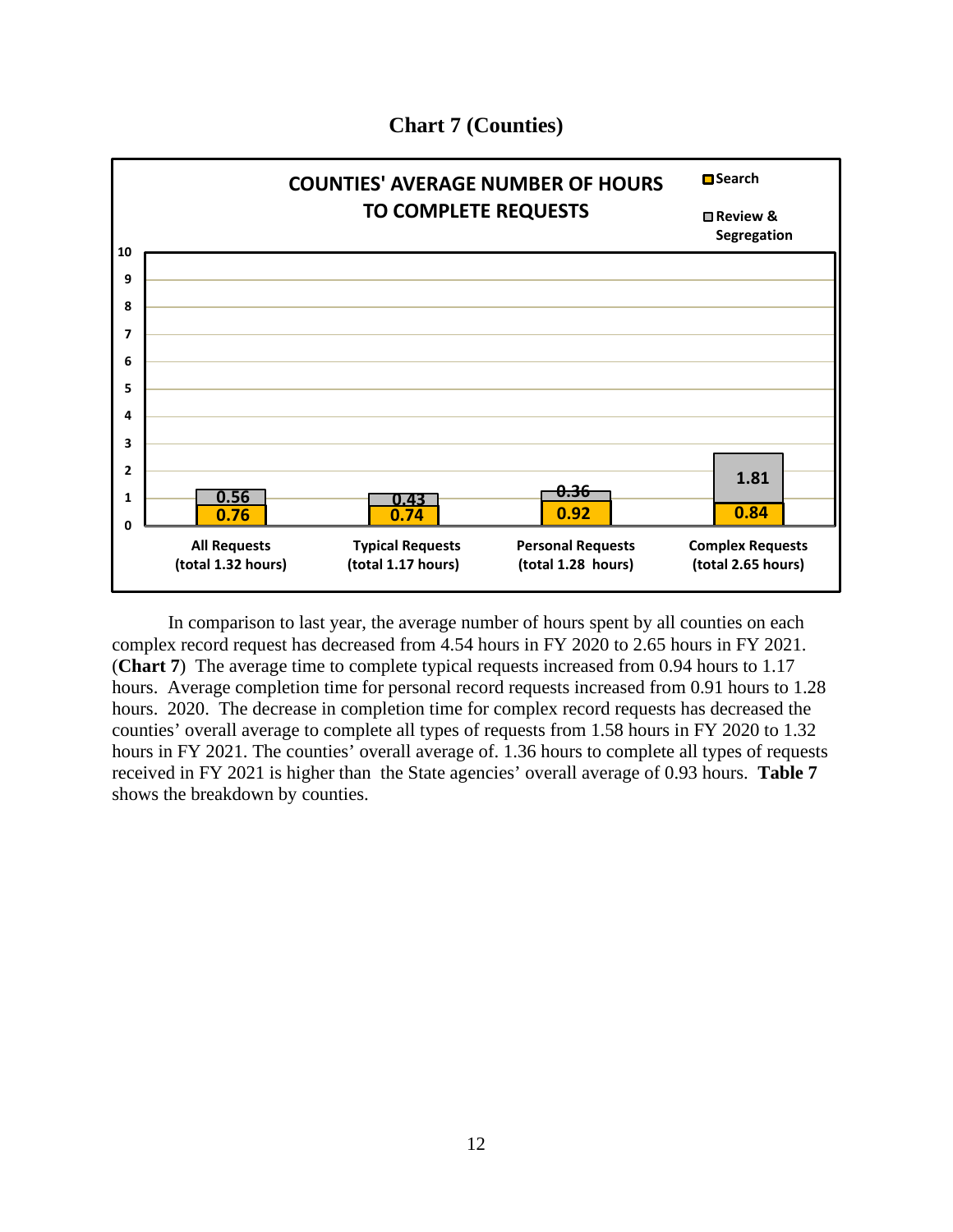# **Table 7**

## **Average Number of Hours to Complete Requests – by County**

| Honolulu:            |                                    | <b>Search</b> | <b>Review &amp; Segregation</b> | <b>Total SRS hours</b> |
|----------------------|------------------------------------|---------------|---------------------------------|------------------------|
|                      | <b>All requests</b><br>Noncomplex/ | .83           | .78                             | 1.61                   |
|                      | <b>Nonpersonal</b>                 | .81           | .63                             | 1.44                   |
|                      | <b>Personal</b>                    | .93           | .45                             | 1.38                   |
|                      | <b>Complex</b>                     | .90           | 2.06                            | 2.96                   |
| Hawaii:              |                                    | <b>Search</b> | <b>Review &amp; Segregation</b> | <b>Total SRS hours</b> |
|                      | <b>All requests</b><br>Noncomplex/ | .65           | .14                             | .79                    |
|                      | <b>Nonpersonal</b>                 | .52           | .06                             | .58                    |
|                      | <b>Personal</b>                    | 3.08          | .09                             | 3.17                   |
|                      | <b>Complex</b>                     | 1.56          | 1.75                            | 3.31                   |
| Kauai:               |                                    | <b>Search</b> | <b>Review &amp; Segregation</b> | <b>Total SRS hours</b> |
|                      | <b>All requests</b><br>Noncomplex/ | .67           | .40                             | 1.07                   |
|                      | <b>Nonpersonal</b>                 | .60           | .29                             | .89                    |
|                      | <b>Personal</b>                    | .72           | .27                             | .99                    |
|                      | <b>Complex</b>                     | .90           | 1.00                            | 1.90                   |
| Maui:                |                                    | <b>Search</b> | <b>Review &amp; Segregation</b> | <b>Total SRS hours</b> |
|                      | <b>All requests</b><br>Noncomplex/ | .71           | .38                             | 1.09                   |
|                      | <b>Nonpersonal</b>                 | .78           | .30                             | 1.08                   |
|                      | <b>Personal</b>                    | .31           | .31                             | .62                    |
|                      | <b>Complex</b>                     | .15           | 1.37                            | 1.52                   |
| <b>All Counties:</b> |                                    | <b>Search</b> | <b>Review &amp; Segregation</b> | <b>Total SRS hours</b> |
|                      | <b>All requests</b><br>Noncomplex/ | .76           | .56                             | 1.32                   |
|                      | <b>Nonpersonal</b>                 | .74           | .43                             | 1.17                   |
|                      | <b>Personal</b>                    | .92           | .36                             | 1.28                   |
|                      | <b>Complex</b>                     | .84           | 1.81                            | 2.65                   |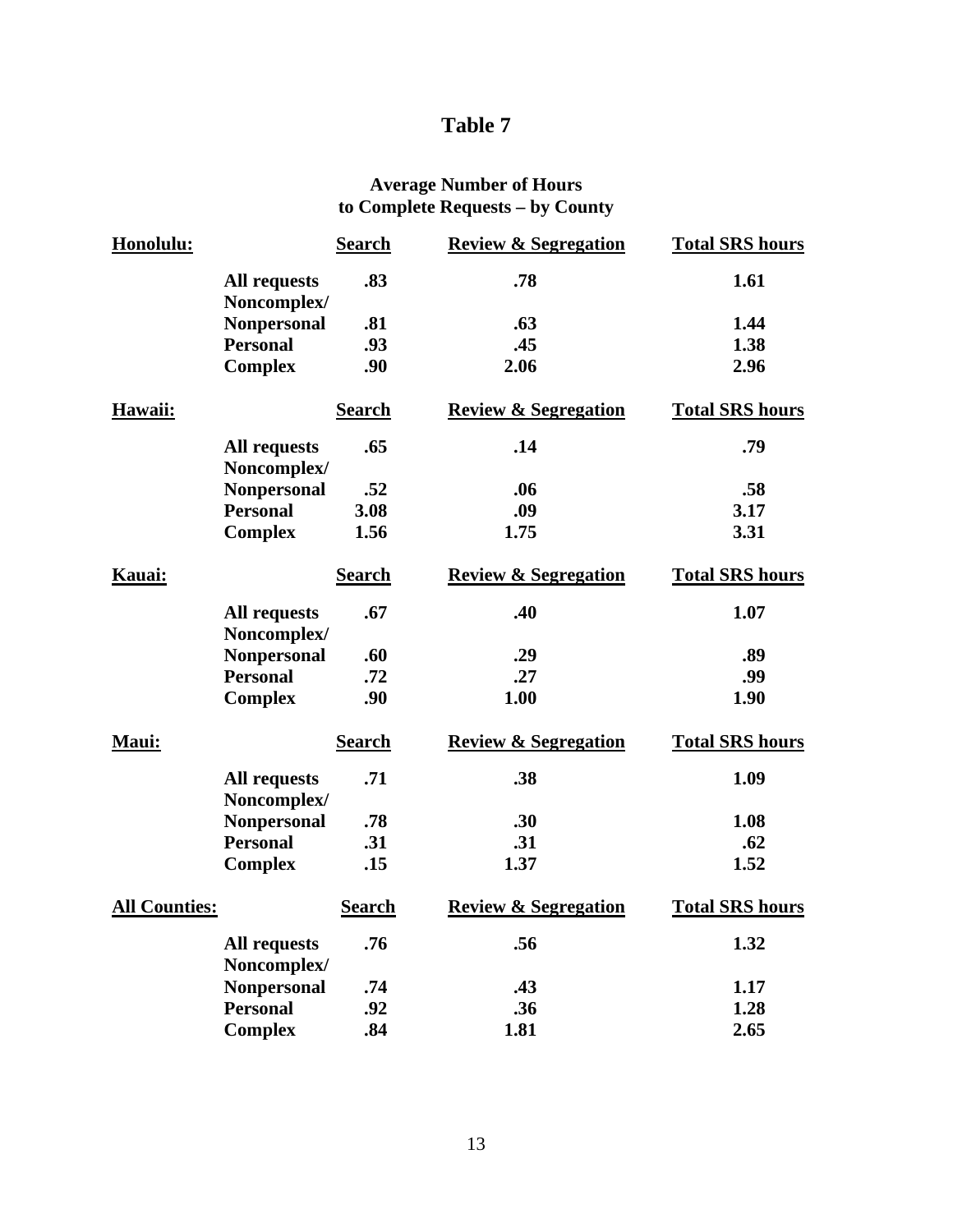#### **How much did it cost to complete record requests?**

OIP's administrative rules, which were adopted in 1998, permit agencies to charge \$2.50 per 15 minutes, or fraction thereof, for search time (*i.e.,* \$10 per hour) and \$5.00 per 15 minutes, or fraction thereof, for review and segregation time (*i.e.,* \$20 per hour). Agencies are also allowed to recover their copying and delivery costs, which are governed by HRS § 92-21 and agency rules and are not set by OIP.

In order to get a better picture of the gross costs incurred by the government, agencies were asked to keep track of legal review time as well as additional response fees, such as special counsel's fees and court costs to defend lawsuits under the UIPA. These additional response fees, however, cannot be charged to the requester and they were excluded from the Log's automatic calculation of the amounts that the agencies could charge to the requester. Moreover, while agencies may incur copying or other costs for their own purposes in reviewing and segregating records, OIP's rules allow them to charge only for the copying and delivery of records actually provided to the requester. Finally, OIP's rules require that up to the first \$30 in SRS fees be waived for all requesters, and this waiver may be increased to \$60 (not \$30 plus \$60) for requests that are found by the agency to be in the public interest.

Thus, while the Log captured data about the gross fees and costs incurred by the agencies, it also calculated the net amounts, after waivers, that could be properly charged by the agencies. The agencies manually inputted into the Log the amounts that were actually paid by the requesters.

The visualizations and data on the following pages break down the fees and costs in various ways. After subtracting fee waivers, the net chargeable amounts of fees and costs that agencies could properly charge requesters is compared to the gross fees and costs that agencies incurred, and the total fees and costs that requesters actually paid, as shown in **Chart 8A.** In summary, the agencies incurred gross fees and costs of \$34,455 but could only charge \$19,965 for fees and costs allowed under OIP's rules, and they actually collected from requesters \$15,251.

Please note that the data in Chart 8A includes gross and net fees and costs for all 1,957 county requests made in FY 2021, even if they were not completed or charged to requesters. Moreover, the gross incurred SRS fees of \$34,455 (from Column Z of the Master Log and as shown in the left column of Chart 8A) do not include fees for legal review hours (381 hours), SRS fees for personal records, or additional response fee estimates. If those nonchargeable amounts were included and \$7,910 (from Column AF of the Master Log) in gross copying and delivery costs were included, then the gross incurred fees and costs would be much higher than the \$34,455 shown in the far left column of Chart 8A.

While agencies incurred fees and costs in all 1,957 cases, whether or not they were completed or charged to requesters, the amounts actually paid by requesters in Charts 8A, 8B, and 8C are based only on the 1,910 completed requests (1,531 typical; 207 personal; 172 complex. See Chart 3A).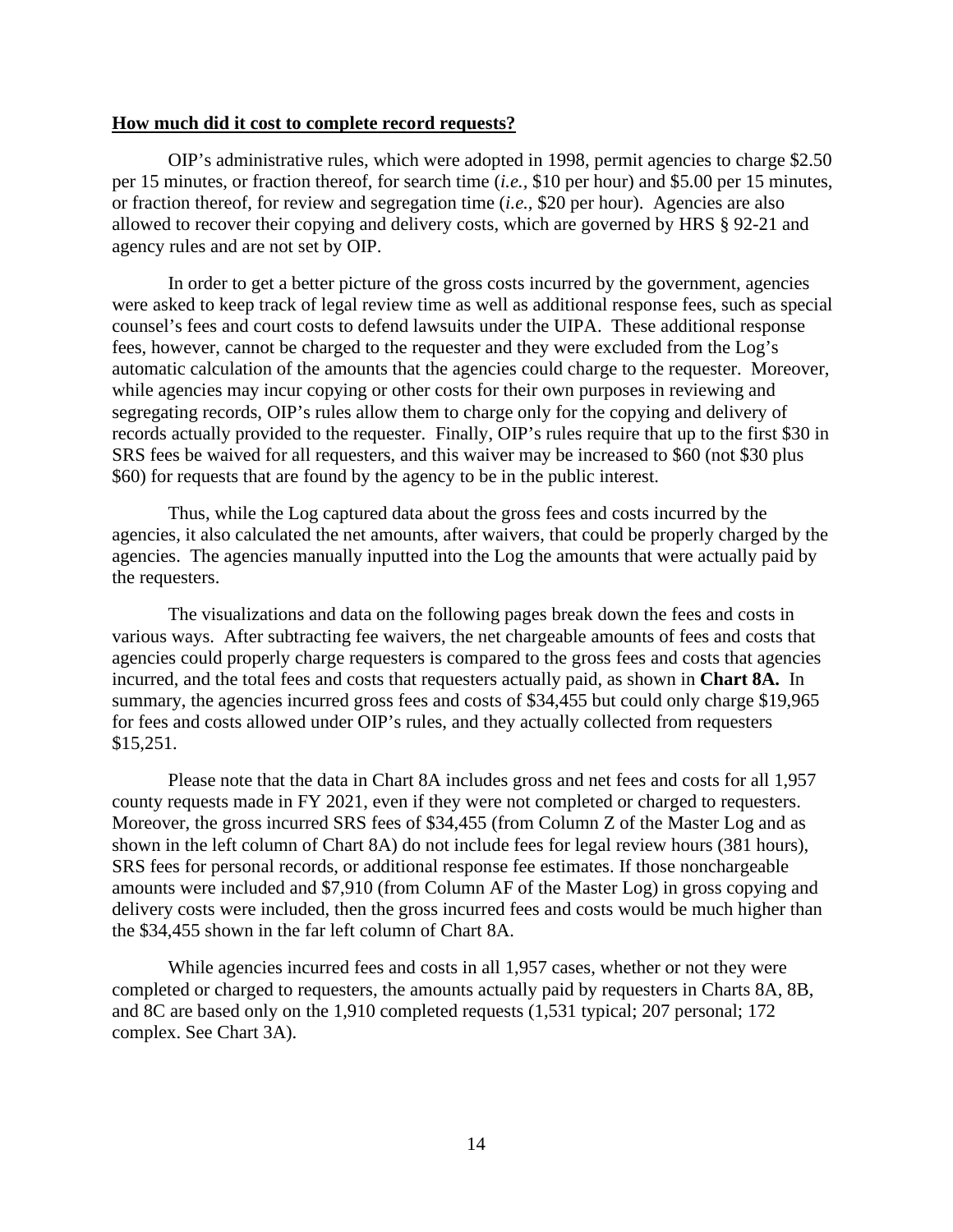Chart 8A visualizes the totals for all types of requests reported on the FY 2021 Master Log.

\$34,455 in total gross fees and costs incurred for all 1,957 cases, consisting of \$26,545 in fees and \$7,910 in costs

\$19,965 in total net chargeable fees and costs chargeable in all 1,957 cases, consisting of \$12,429 in fees and \$7,536 in costs

\$15,251 in fees and costs actually paid in 1,910 completed cases.



# **Chart 8A (Counties)**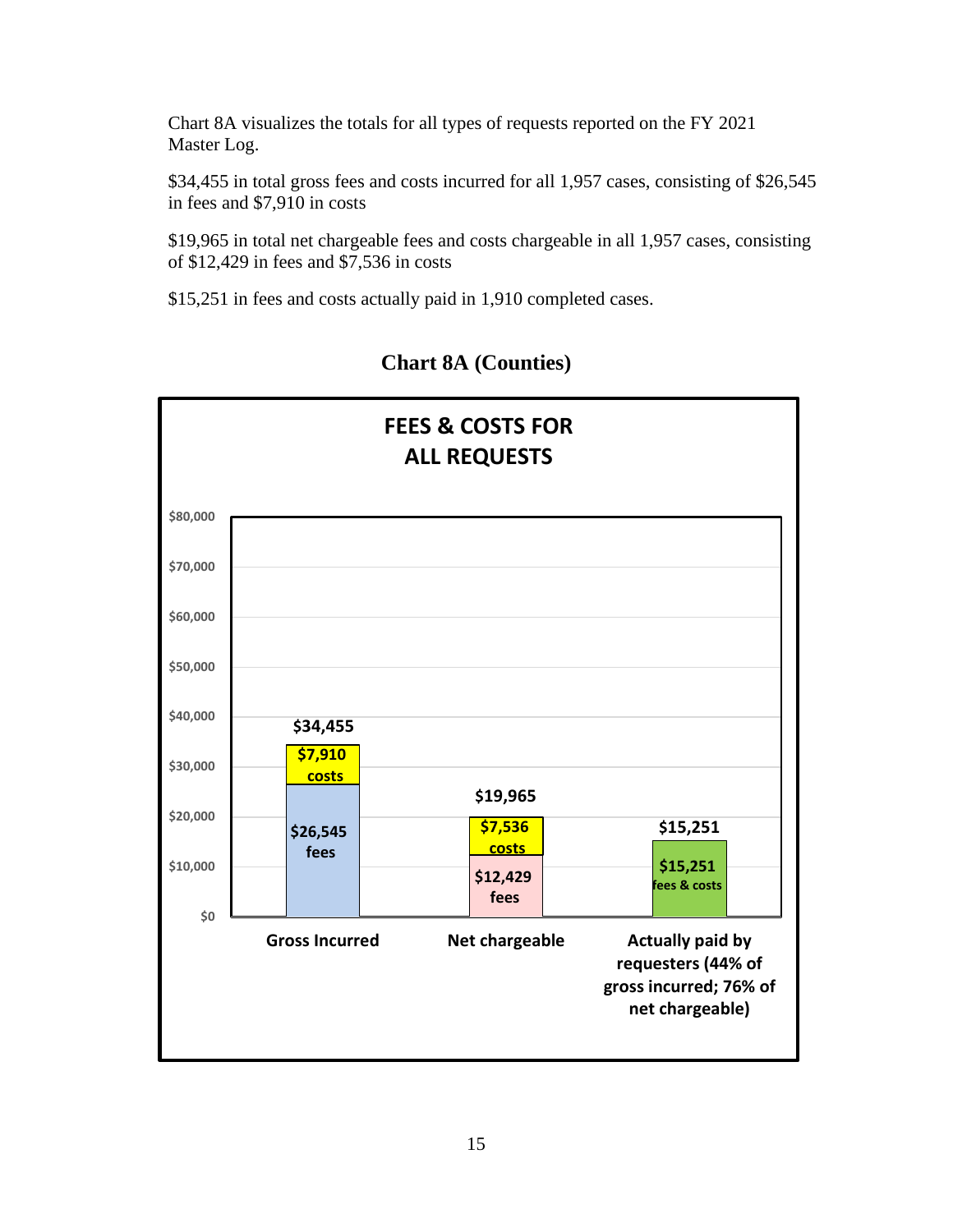**Table 8A** below shows the fees and costs breakdown by county.

## **Table 8A**

## **Fees & Costs for All Requests – by County**

|                     | <b>Gross Fees/Costs</b> |         | <b>Total</b>    | <b>Net Fees/Costs</b> |         | <b>Total</b>      | <b>Actually</b> |
|---------------------|-------------------------|---------|-----------------|-----------------------|---------|-------------------|-----------------|
|                     | <b>Incurred</b>         |         | <b>Incurred</b> | <b>Chargeable</b>     |         | <b>Chargeable</b> | Paid            |
| Honolulu            | \$15,140/               | \$3,079 | \$18,219        | \$6,930/              | \$2,965 | \$9,895           | \$9,070         |
| Hawaii              | 2,932/                  | 142     | 3,074           | 1,310/                | 142     | 1,452             | 723             |
| Kauai               | 1,678/                  | 1,212   | 2,890           | 517/                  | 1,008   | 1,525             | 1,083           |
| <b>Maui</b>         | 6,795/                  | 3,477   | 10,272          | 3,672/                | 3,421   | 7,093             | 4,375           |
| <b>All Counties</b> | \$26,545/               | \$7,910 | \$34,455        | \$12,429/             | \$7,536 | \$19,965          | \$15,251        |

Based on the data entered by the agencies, the Master Log automatically calculated the gross fees and costs incurred (Master Log Column AN) for the 201 complex record requests filed in FY 2021 as well as the net amount that was properly chargeable (Master Log Column AM) to 172 completed complex cases. **Chart 8B** visualizes the complex request totals reported by all counties on the Master Log as follows:

\$12,018 gross fees and costs incurred in 201 complex requests made

\$ 7,528 net fees and costs chargeable in 201 complex requests made

\$ 5,643 actually paid in 172 complex requests completed

The numbers of filed and completed complex cases in FY 2021 (201; 172), compared with the numbers in FY 2020 (403; 343), show a 50% decrease in cases filed and completed in FY 2021. Similarly, the gross fees and costs incurred by all counties for complex record requests (\$12,018) were substantially lower than the \$36,183 incurred in FY 2020. The net chargeable fees and costs (\$7,528) were also lower than the \$31,649 chargeable in FY 2020. The amount actually paid in completed complex cases also decreased, from \$5,722 in FY 2020 to \$5,643 in FY 2021. Overall, in FY 2021, 9% (172) of all completed cases were complex record requests that accounted for 35% (\$12,018) of the total fees and costs incurred by the counties (\$34,455), of which 37% (\$5,643) was actually paid for complex record requests.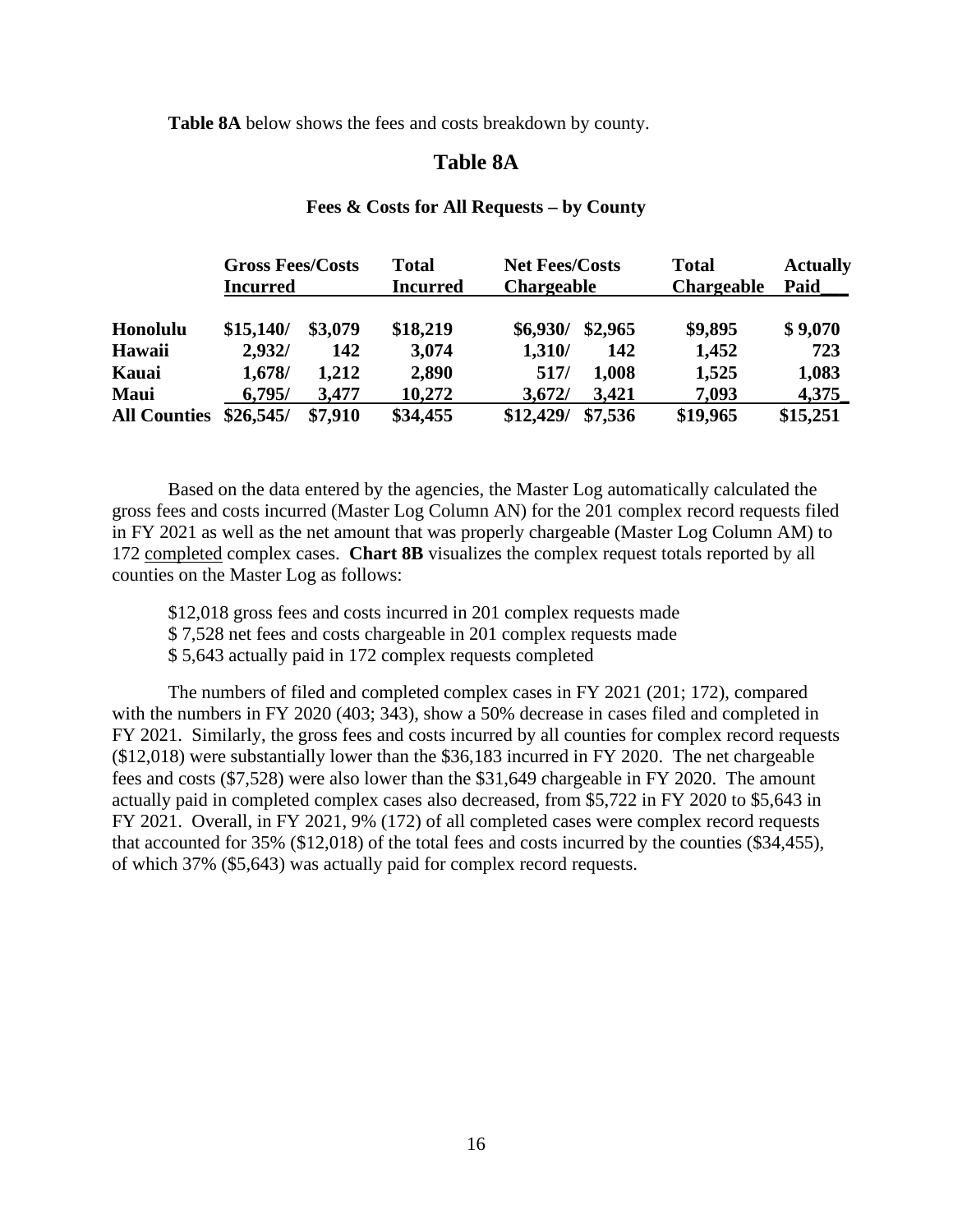

# **Chart 8B (Counties)**

**Table 8B** shows the breakdown by county.

# **Table 8B**

## **Fees & Costs for Complex Requests – by County**

|                     | <b>Gross Fees</b><br>& Costs<br><b>Incurred</b> | <b>Net Fees</b><br>& Costs<br><b>Chargeable</b> | <b>Actually</b><br>Paid |
|---------------------|-------------------------------------------------|-------------------------------------------------|-------------------------|
| Honolulu            | 6,861<br>\$                                     | \$3,294                                         | \$2,857                 |
| <b>Hawaii</b>       | 904<br>\$                                       | 697<br>\$                                       | 617<br>\$               |
| Kauai               | 1,680                                           | 1,199                                           | 886<br>\$               |
| <b>Maui</b>         | 2,573                                           | 2,338                                           | 1,283                   |
| <b>All Counties</b> | \$12,018                                        | 7,528                                           | \$5,643                 |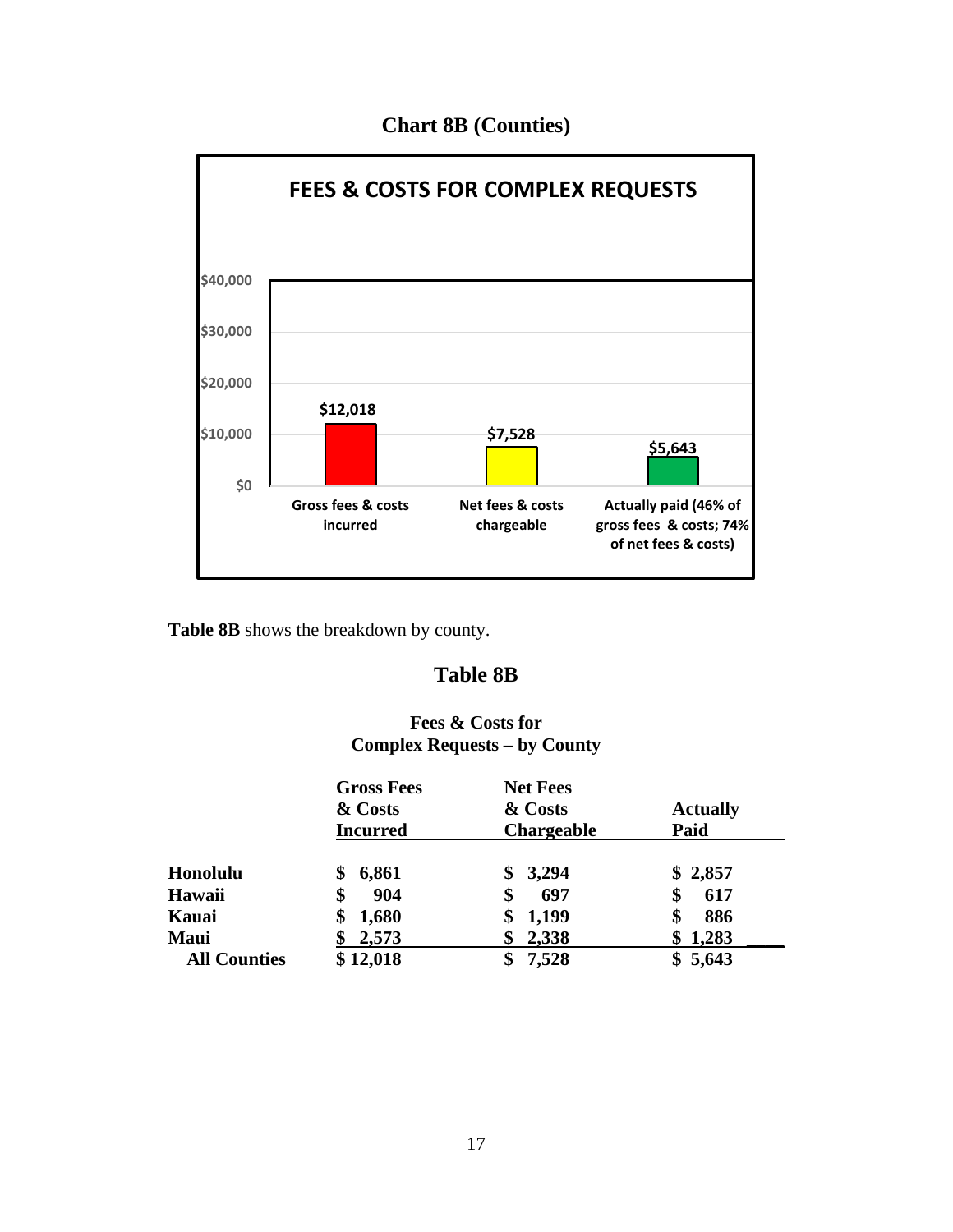By subtracting the totals shown for the complex requests in Chart 8B from their counterparts for all requests in Chart 8A, the bar graph in the following **Chart 8C** visualizes the totals for typical and personal record request cases as follows:

\$22,437 gross fees and costs incurred in 1,756 typical and personal requests made \$12,437 net fees and costs chargeable in 1,756 typical and personal requests made \$ 9,608 actually paid in 1,738 typical and personal requests completed

Based on a total of 1,738 completed typical and personal record requests and \$9,608 as the total amount paid by those types of requesters, the average per request calculates to \$5.53 actually paid by typical and personal record requesters. This average is misleading, however, as 1,445 requesters paid nothing, as will be seen later in Charts 11 and 12.



**Chart 8C (Counties)**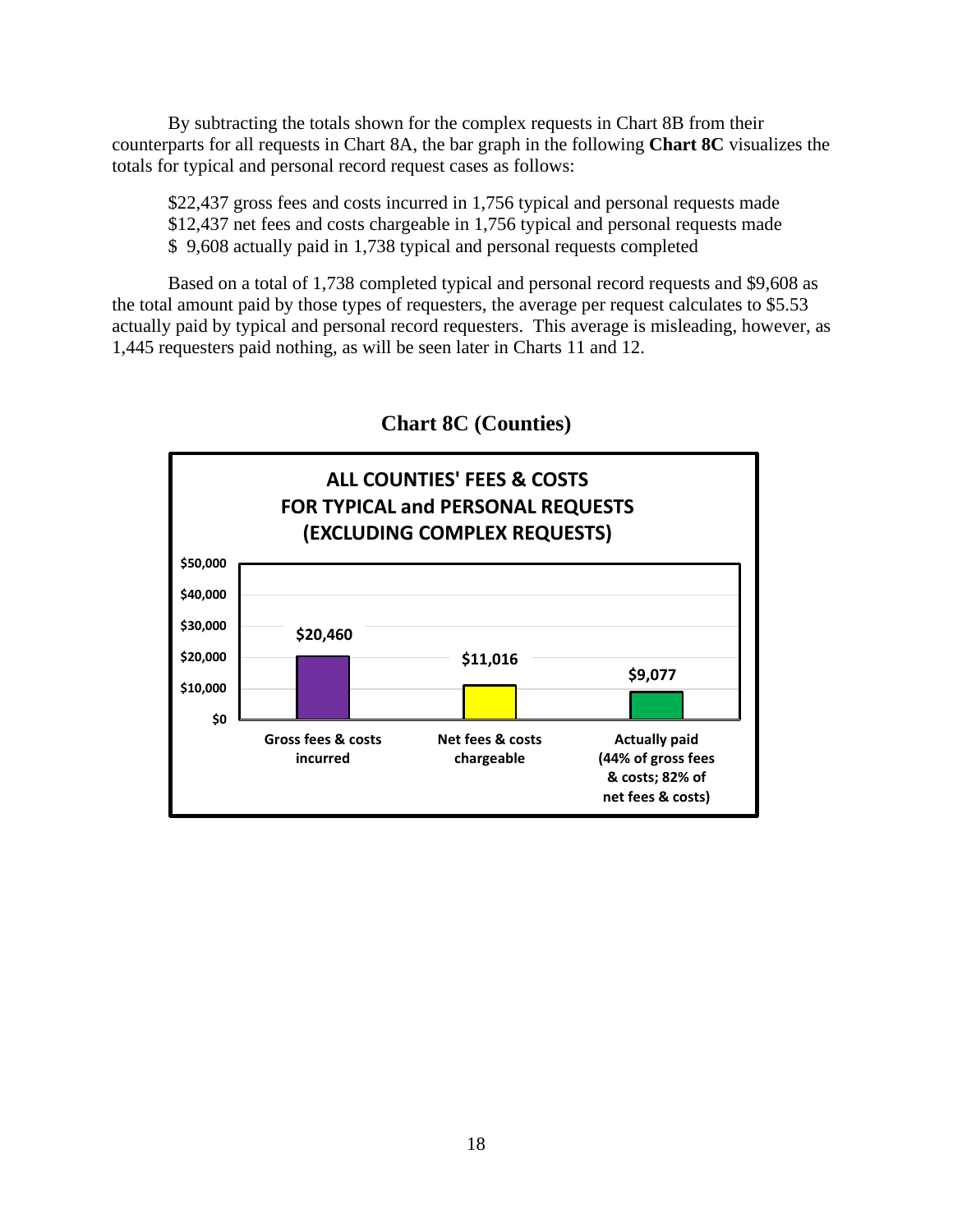**Table 8C** shows the breakdown by county.

# **Table 8C**

# **Fees & Costs for Typical and Personal Requests (Excluding Complex Requests) – by County**

|                     | <b>Gross Fees</b> | <b>Net Fees</b>   |                 |
|---------------------|-------------------|-------------------|-----------------|
|                     | & Costs           | & Costs           | <b>Actually</b> |
|                     | <b>Incurred</b>   | <b>Chargeable</b> | Paid            |
| Honolulu            | \$10,081          | 5,660<br>\$       | 5,719<br>\$     |
| Hawaii              | 2,170<br>\$       | \$<br>755         | 106<br>\$       |
| Kauai               | 1,210<br>\$       | \$<br>326         | 197             |
| Maui                | 6,999             | 4,275             | 3,055           |
| <b>All Counties</b> | \$20,460          | \$11,016          | 9,077           |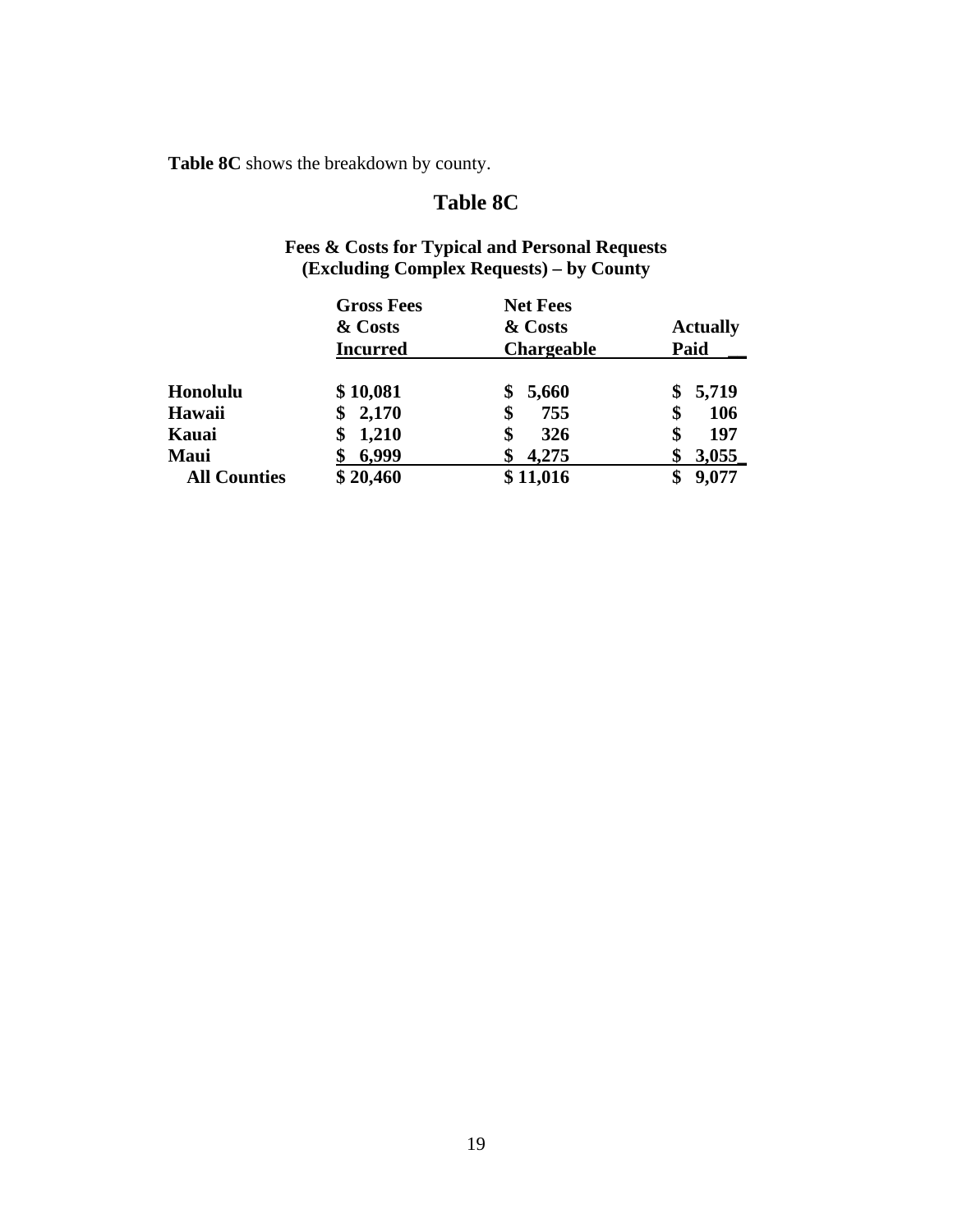The difference between the net amounts that agencies can charge versus the actual amounts paid by requesters may be explained in large part by the fee waivers that agencies must grant under OIP rules. Up to \$30 in SRS fees are waived in most cases; up to \$60 in SRS fees may be waived if the request meets the public interest requirements. Note that no refunds are given to requesters whose SRS fees are less than the waiver amounts.

There were no fee waivers in 1,028 completed cases, which may be partially explained by the following reasons. No fees, and thus no waivers, are allowed for personal record requests, which totaled 207 completed requests in FY 2021 (see Chart 3A). Moreover, fee waivers are only entered when SRS fees are entered, so there would generally be no waivers in most of the 379 cases where requests were denied in full, abandoned, or withdrawn, or when the agency was unable to respond (see Chart 4). Also, fee waivers are automatically entered by the Log only when the agency enters SRS hours, but not when only costs, and no SRS hours are entered.

Using 1,910 as the total number of completed cases, **Chart 9** below shows that the agencies reported granting \$30 fee waivers for 822 requests (43%) and \$60 fee waivers for 60 requests (3%). When compared to FY 2020, the counties are providing a smaller percentage of \$30 fee waivers (57%) and the same percentage of \$60 fee waivers (3%).



**Chart 9 (Counties)**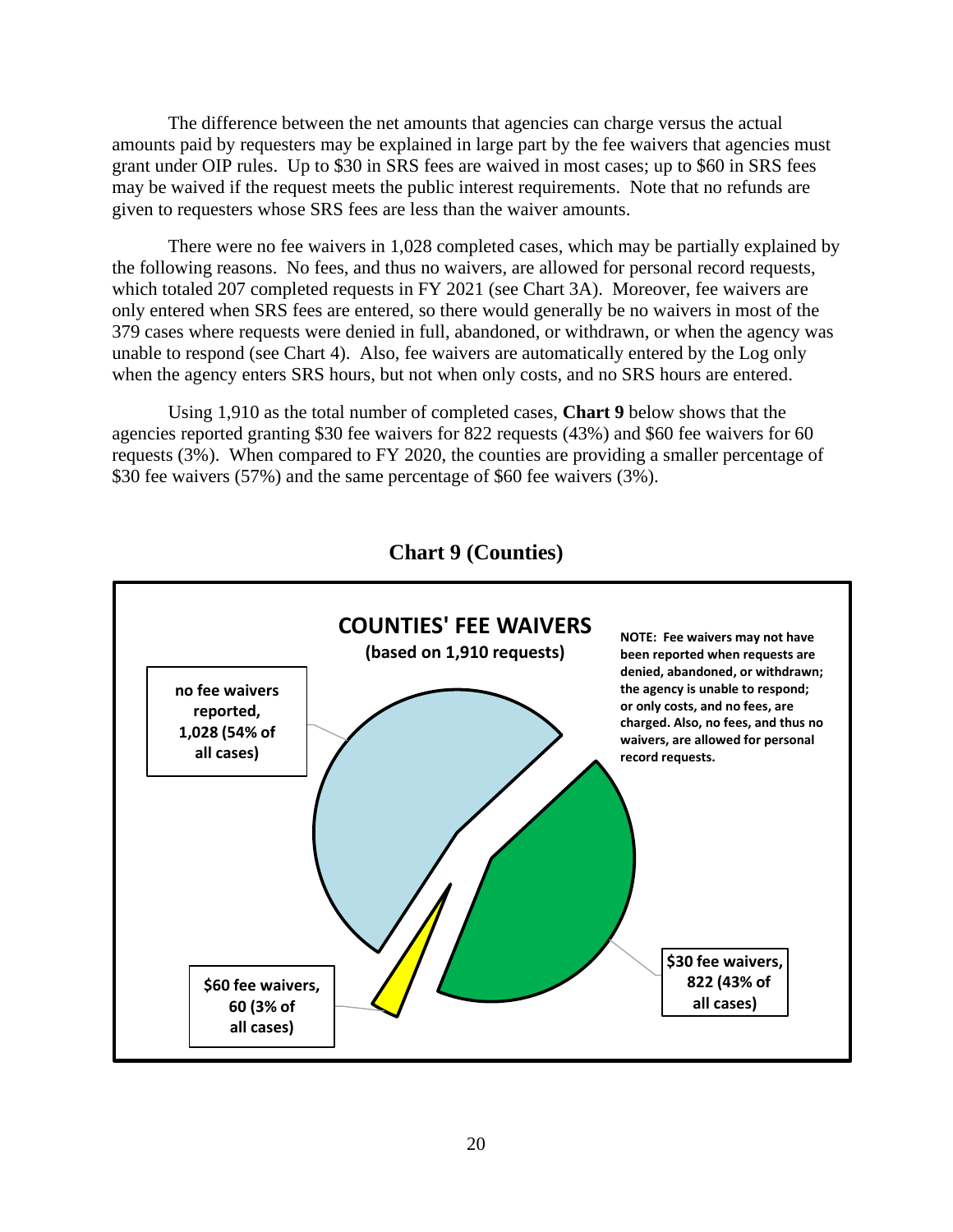**Table 9** shows the breakdown by county.

# **Table 9 Fee Waivers – by County**

|                     | \$30 Fee Waivers | \$60 Fee Waivers | <b>No Fee Waivers</b> |
|---------------------|------------------|------------------|-----------------------|
| <b>Honolulu</b>     | 561(53%)         | 48 $(5%)$        | 447 $(42\%)$          |
| Hawaii              | 92(27%)          | $2(1\%)$         | 248(73%)              |
| Kauai               | 45(33%)          | $3(2\%)$         | 90(65%)               |
| <b>Maui</b>         | 124(33%)         | 7(2%)            | 243(65%)              |
| <b>All Counties</b> | $822 (43\%)*$    | $60(3%)$ *       | $1,028(54\%)*$        |

**\* = percentage of all counties' totals**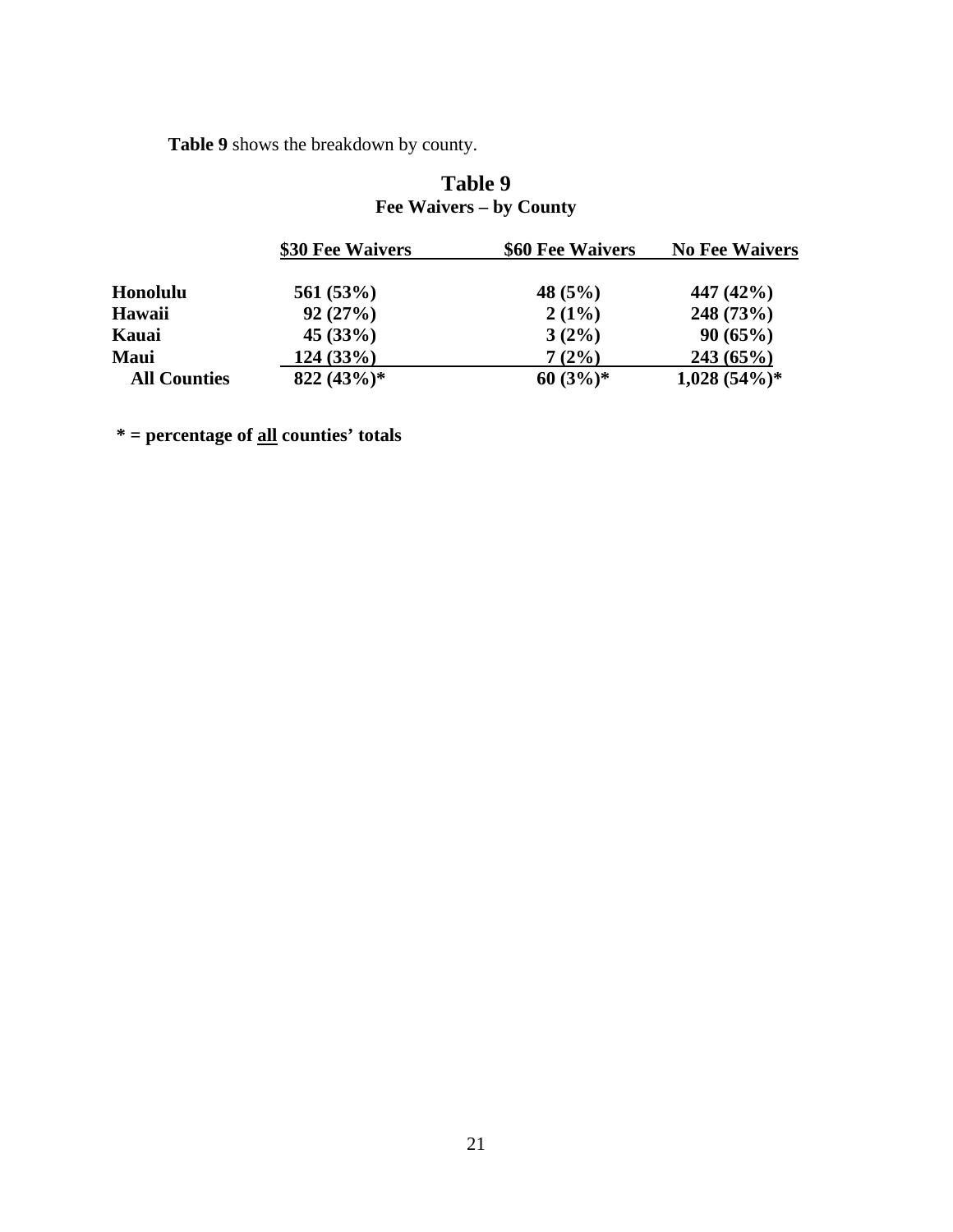By reviewing each county agency's Logs, OIP compiled the data found in **Table 10,**  which is attached at the end of this report. For the 1,910 total completed requests, a total of \$15,250 was paid by requesters for fees and costs per Table 10. Table 10 lists the data by county and provides subtotals for each county.

Based on the data compiled in Table 10 for 1,910 completed requests, **Chart 11** below shows that 1,610 requesters (84.3%) paid nothing; 80 requesters (4.2%) paid \$1 to \$4.99 per request; 130 requesters (6.8%) paid \$5 to \$49.99; 27 requesters (1.4%) paid \$50 to 99.99; 62 requesters (3.2%) paid \$100 to \$499.99; 1 requester (0.1%) paid \$500 to \$999.99, and no requesters paid \$1,000 to \$9,999.99.

Of the 90 requesters who paid \$50 or more, at least 66 requesters (72%) in the attached **Table 10 Supplement: Summary of Fees & Costs Paid by Requesters** were reported by county agencies as representing attorneys, media, or for-profit or nonprofit organizations.

Compared to Chart 11 for FY 2020, the percentage breakdown is similar, although a slightly larger percentage in FY 2021 (84.3%) paid no fees and costs than in FY 2020 (83.0%) and no requesters paid \$1,000 or more in FY 2021.



**Chart 11 (Counties)**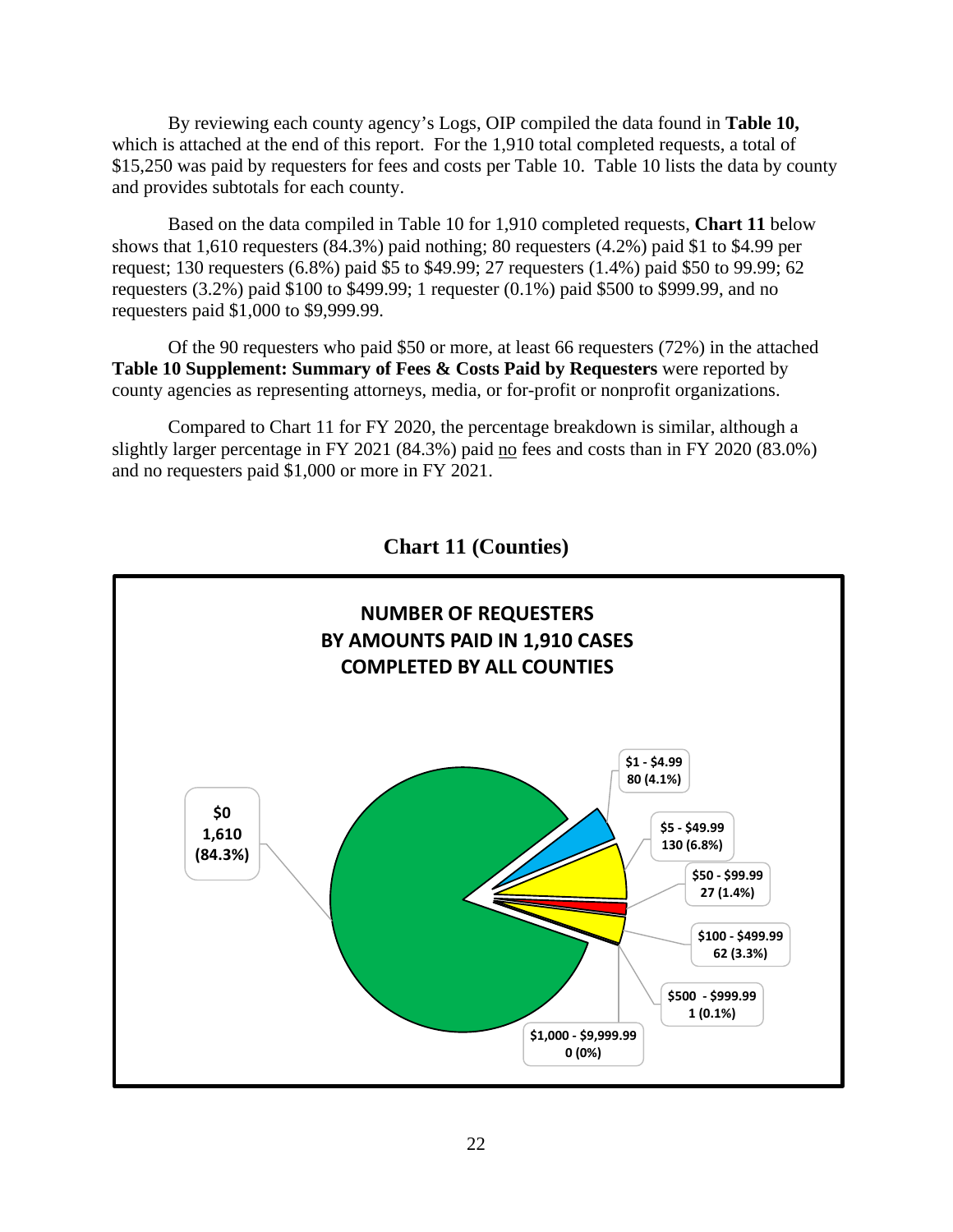Again using Table 10's data, **Chart 12** below shows the breakdown of the \$15,250 in fees and costs paid in 1,910 completed cases. As Chart 12 shows, 1,610 requesters (84.3% of 1,910 completed requests) paid nothing, and 300 requesters (15.7% of completed requests) paid a total of \$15,250. Of the 300 requesters that paid any amount, 80 requesters (26.7%) paid less than \$5, for a total of \$83.61 or average of \$1.05 per request. Another 130 requesters (43.3% of paying requesters) paid between \$5 and \$49.99, for a total of \$1,705.86 or average of \$13.12.

Twenty-seven requesters (9% of paying requesters) paid between \$50 and \$99.99, for a total of \$1,879.31 or average of \$69.60. Sixty-two requesters (20.7% of paying requesters) paid between \$100 and \$499.99, for a total of \$10,724.75 or average of \$172.98. One requester (0.1% of paying requesters) paid between \$500 and \$999.99, for a total of \$802.50. No requesters paid \$1,000 and over.

The counties collected less for fees and costs from requesters in FY 2021 (\$15,250) than in FY 2020 (\$15,763).



**Chart 12 (Counties)**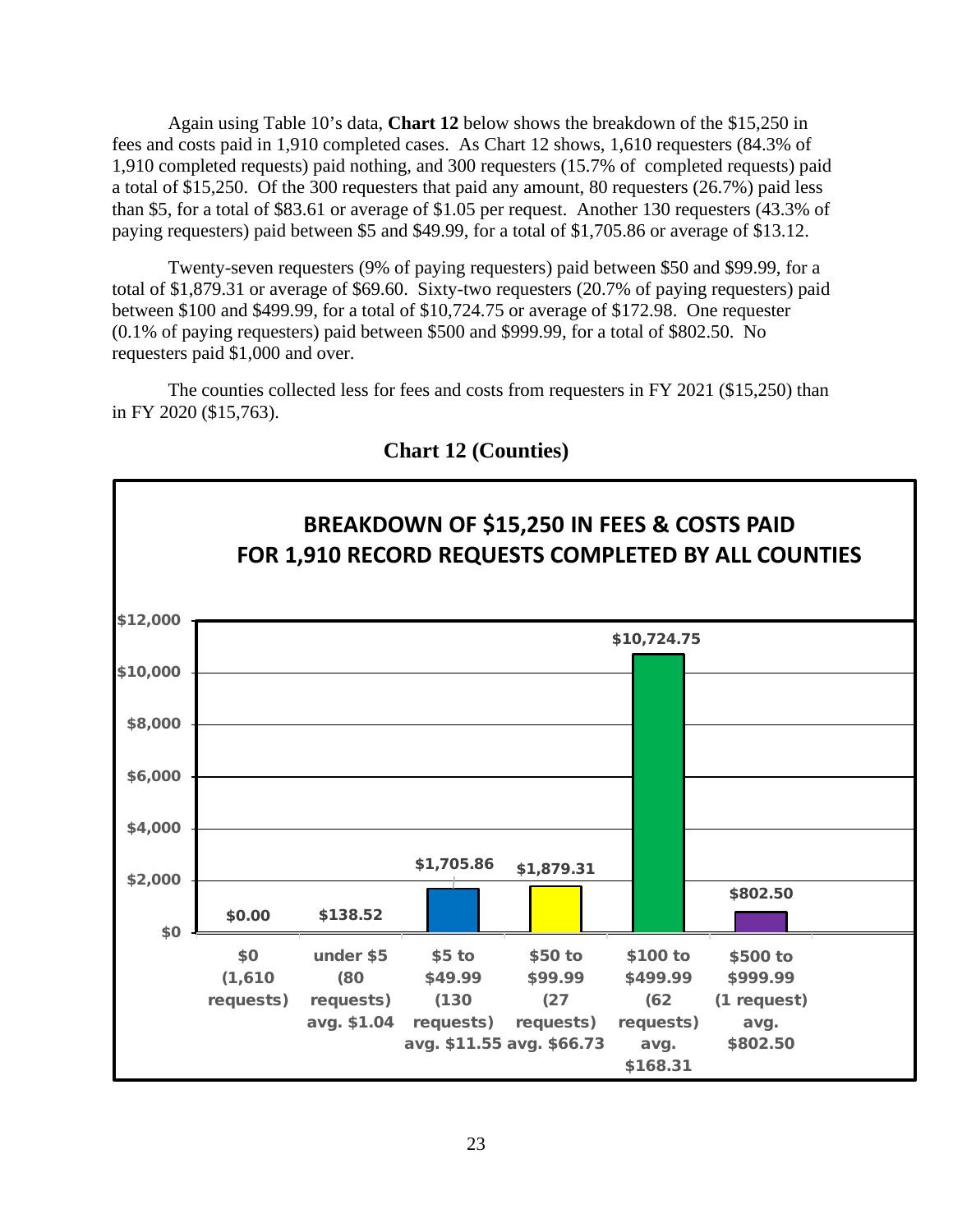## **COUNTY AGENCIES' SUMMARY FOR FY 2021**

In closing, OIP would like to thank the county agencies that participated in recording their Log data and providing it to OIP. OIP appreciates the counties' cooperation in providing Log data, which has been very helpful in understanding how the UIPA is working in Hawaii to provide public access to records maintained by county governments. The county data can now be compared to the State and prior years' county data, which was summarized in OIP's other reports found on the [Reports page at oip.hawaii.gov.](https://oip.hawaii.gov/uipa-record-request-log-reports/)

While there were significant differences between counties, the overall average for 80 county agencies reporting in FY 2021 showed that typical requests comprised 79% of all requests (Chart 2), were granted in whole or in part 80% of the time (Chart 4), and were completed in 7.5 work days on average (Chart 5). Of all county requests, 98% were completed in FY 2021 (Chart 3B), and 84.3% of all completed requests paid nothing for fees and costs (Chart 11).

OIP closely compared the FY 2021 data to prior years' data to see what effect the COVID-19 pandemic had upon record requests made to county agencies. The most noticeable difference was the 97% increase in the number of routine record requests made to counties as compared to the 28% increase in routine requests made to State agencies in FY 2021. The counties' extraordinary increase in the total number of routine requests is primarily due to the 950,183 routine requests reported by the Hawaii County Department of Finance because of COVID-19 changes to process vehicle and drivers' licensing.

The Log, however, tracks only the formal UIPA record requests made to agencies. In FY 2021, all county agencies reported a total of 1,957 formal UIPA record requests (Chart 1), which is 268 (12%) less than reported in FY 2020 (2,225). The formal requests can be broken down into 201 (10%) complex record requests, 294 (11%) personal record requests, and 1,542 (79%) "typical" requests (Chart 2).

County agencies completed 1,910 requests, or 98% of the 1,957 requests received in FY 2021. (Chart 3B) Of the 1,910 completed requests, 62% were granted in full, 18% were granted or denied in part, 5% were denied in full, the agency was unable to respond to 8%, the requester withdrew in 2%, and the requester abandoned the request in 5% of the county cases. (Chart 4) The following summary compares how cases were resolved by the State and counties in Chart 4 for FY 2020 versus FY 2021.

|                                   | <b>FY20</b>  | <b>FY21</b>  | FY20     | <b>FY21</b> |
|-----------------------------------|--------------|--------------|----------|-------------|
| How Resolved                      | <i>State</i> | <i>State</i> | Counties | Counties    |
| Granted in full                   | 71%          | 70%          | 75%      | 62%         |
| Partially granted/denied          | 6%           | 9%           | 8%       | 18%         |
| Denied in full                    | 3%           | 6%           | 3%       | 5%          |
| Agency unable to respond          | 15%          | 17%          | 8%       | 8%          |
| Requester withdrew                | 1%           | 1%           | 2%       | 2%          |
| Requester abandoned/failed to pay | 4%           | 4%           | 4%       | 5%          |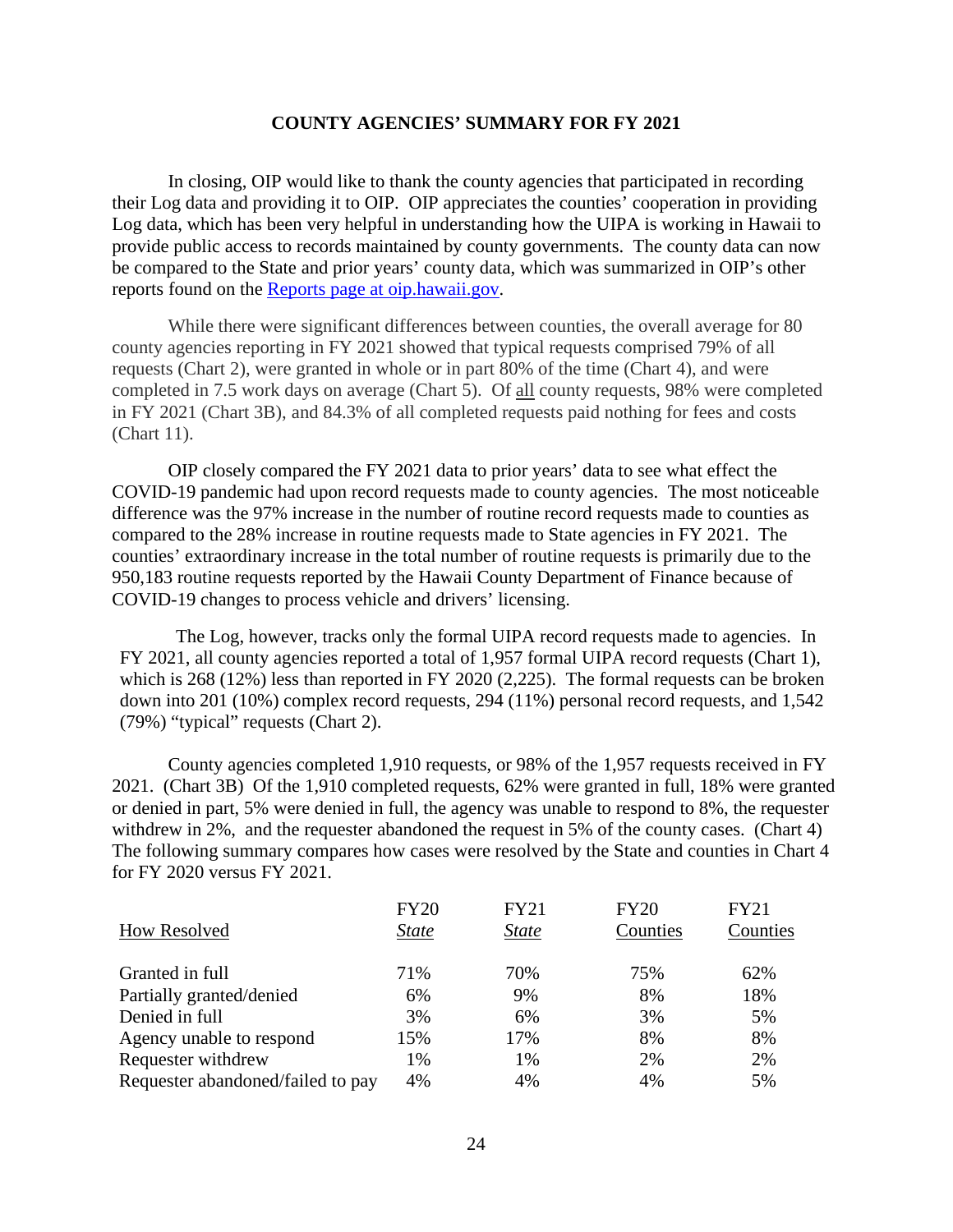It took all county agencies an average of 8.8 days to respond to 1,910 completed requests of any type in FY 2021, a decrease from FY 2020's 11.3-day average response time and very close to the State's 8.5 average workdays in FY 2021. (Chart 5) When broken down by type of requests, the counties' average days to complete the "typical" request in FY 2021 was 7.5 days; personal requests averaged 9.5 days; and complex requests averaged 21.1 days. Because of the decrease in time to complete typical and personal record requests in FY 2021, it took 8.8 days on average to complete each request compared to 11.3 days in FY 2020. (Chart 5)

In terms of hours worked per request, county agencies took a total of 2,115 hours to respond to all requests, which includes nonchargeable time for legal review and the 47 requests that were not completed in FY 2021. (Chart 6) When broken down into chargeable search, review, and segregation hours for both completed and pending cases, county agencies worked an average of 1.17 hours for a typical request, 1.28 hours for a personal record request, and 2.65 hours for a complex request. (Chart 7) The counties' overall average to complete all types of requests decreased to 1.32 hours in FY 2021 versus 1.58 hours in FY 2020. In comparison, the State agencies averaged .93 hours to complete all types of requests in FY 2021.

For FY 2021, county agencies incurred \$34,455 in gross fees and costs (excluding legal review hours, personal record fees, and additional response fee estimates) to respond to all requests, of which \$15,251 (44%) was actually paid by all requesters. (Chart 8A) Although the 172 complex requests comprised only 9% of all completed requests, they consumed more than twice as many SRS hours compared to the typical request, and complex requests disproportionately accounted for \$12,018 (35%) of the gross fees and costs incurred by agencies (\$34,455), of which \$5,643 was actually paid by complex record requesters (Charts 2, 3A, 7, 8A and 8B) . (Charts 3A, 8A and 8B) Compared to State agencies' recovery rate of 10%, however, the counties recovered from all paying requesters a higher percentage (44%) of the their gross fees and costs in FY 2021.

Fee waivers by county agencies were granted in 46% of 1,910 completed cases, compared to 60% by State agencies. (Chart 9) For 822 (43%) of the requests, \$30 fee waivers were granted, while 60 requests (3%) were allowed the \$60 public interest fee waivers. The 1,028 cases in which no fee waivers were reported may be explained, in part, by cases that were denied (100), withdrawn (35), or abandoned (96); for which the agency was unable to respond (148); for personal records (207) for which no fees may be charged; or because only costs, and no fees, were charged. (Charts 4 and 9) When compared to FY 2020, the counties are providing a smaller percentage of \$30 fee waivers and the same percentage of \$60 fee waivers.

In the 1,910 completed county cases, 1,610 (84.3%) requesters paid nothing, and 300 (15.7%) requesters paid for fees and/or costs. (Charts 11 and 12; Table 10) Of the 300 requesters that paid any amount, 80 (26.7%) paid less than \$5, and 130 (43.3%) paid between \$5 and \$49.99 for their requests. (Charts 11 and 12; Table 10) Only 90 requesters (30% of all paying requesters) paid \$50 or more per request, of whom at least 66 requesters (73%) were identified as representing law firms, media, or commercial, or other for-profit or non-profit entities. (Table 10 Supplement)

No State or county requester paid \$1,000 or more for their requests completed in FY 2021. As in years past, it appears from the Table 10 Supplement that most fees and costs are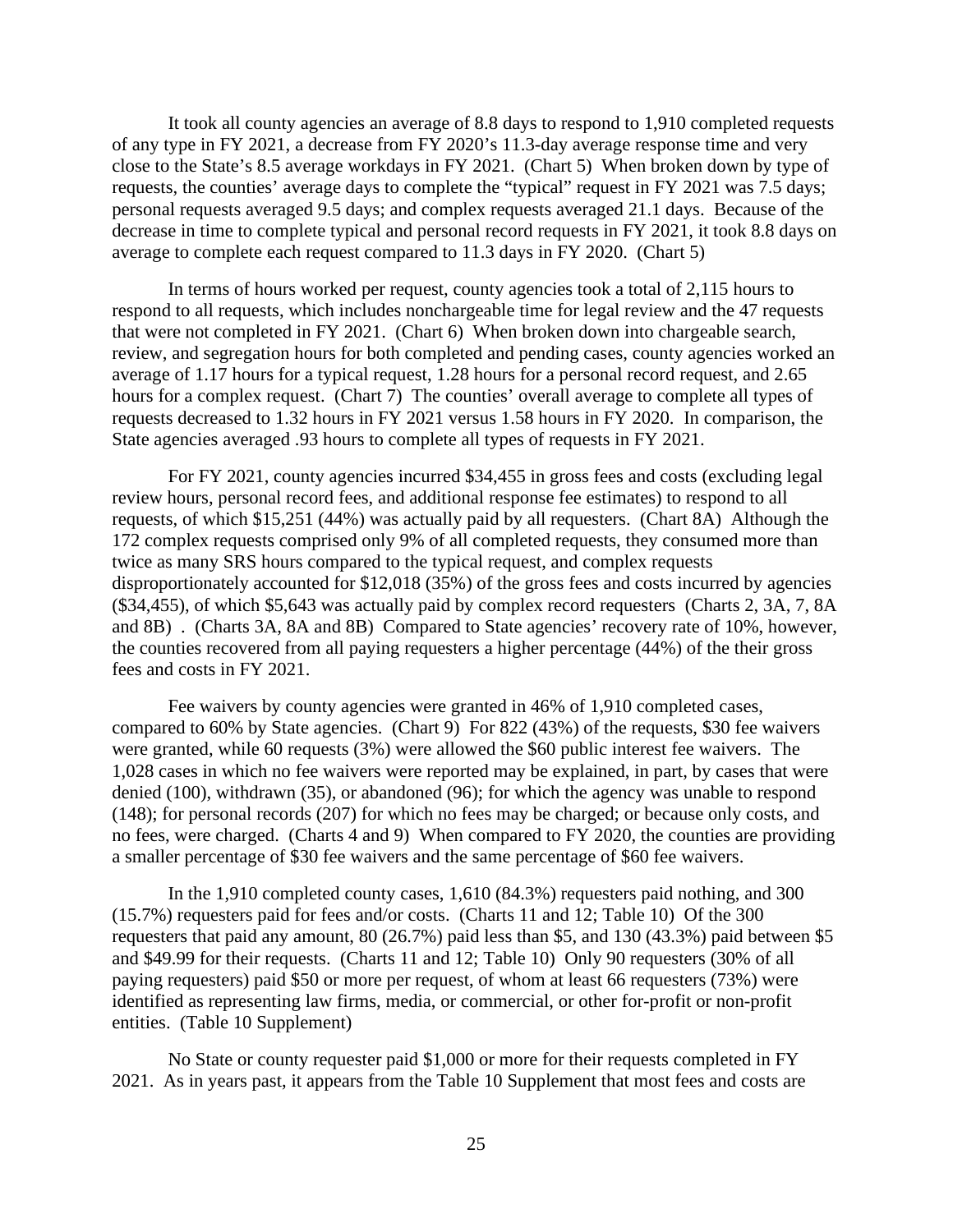being paid by for-profit entities, and not by individual requesters, for either State or county UIPA record requests.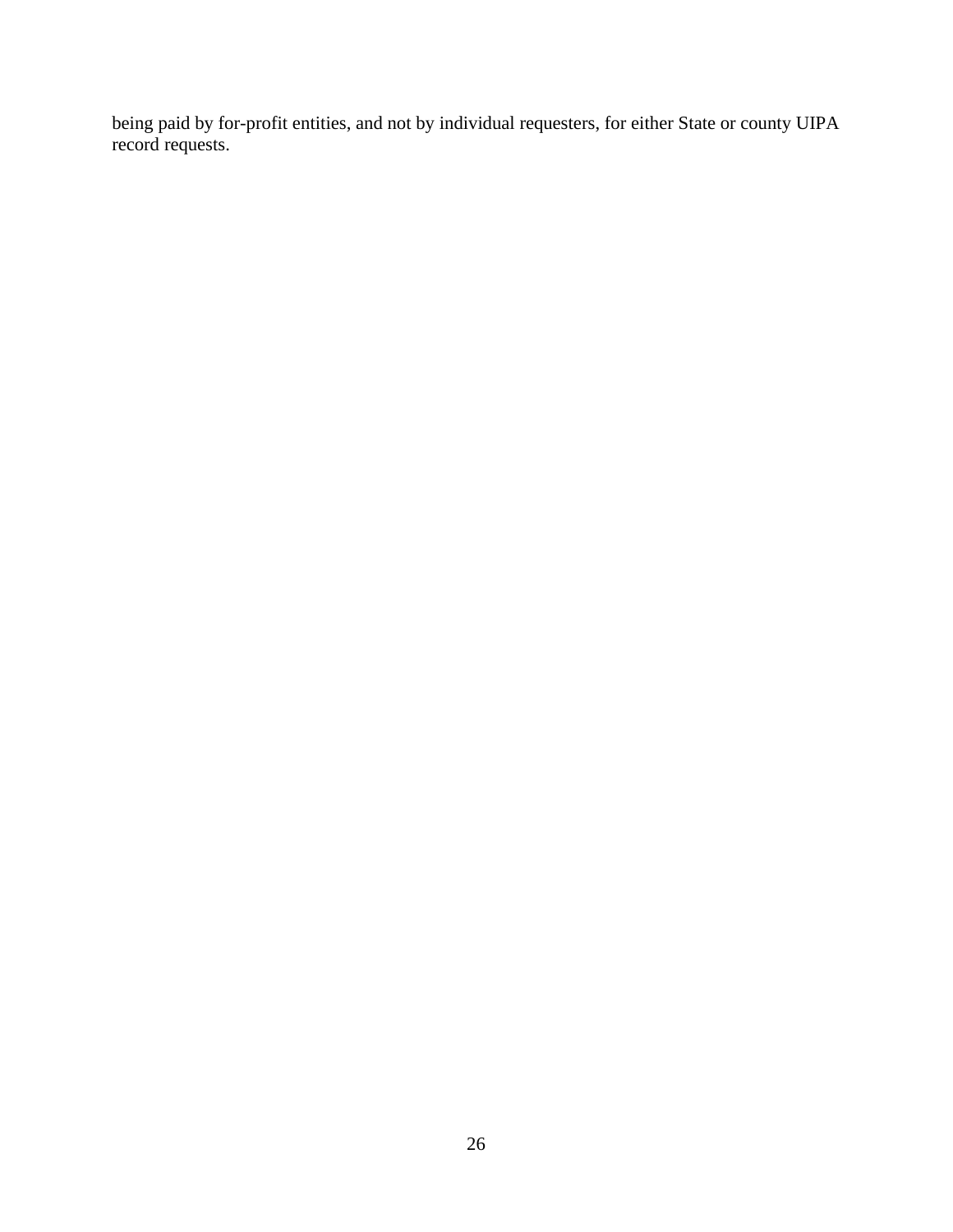# **TABLE 10: FY 2021 FEES & COSTS COLLECTED (by county agency for completed requests)**

| <b>COUNTY</b> | <b>DEPARTMENT</b>                | PERSONAL                       | AMOUNT<br>COLLECTED    | <b>COMPLEX</b> | AMOUNT<br>COLLECTED                | <b>TYPICAL</b>      | AMOUNT<br>COLLECTED                  | TOTAL<br>AMOUNT<br>COLLECTED   | #<br>\$0       | #<br>Under<br>\$5 | Amt      | #<br>\$5 to<br>\$49.99 | Amt        | \$50 to<br>\$99.99 | Amt        | #<br>\$100 to<br>\$499.99 | Amt        | #<br>\$500 to<br>\$999.99 | Amt    | \$1,000<br>& over | Amt    | TOTAL<br>AMOUNT<br>COLLECTED |
|---------------|----------------------------------|--------------------------------|------------------------|----------------|------------------------------------|---------------------|--------------------------------------|--------------------------------|----------------|-------------------|----------|------------------------|------------|--------------------|------------|---------------------------|------------|---------------------------|--------|-------------------|--------|------------------------------|
| <b>CC HON</b> | <b>CITY AUDITOR</b>              |                                | 0 S<br>$\sim$          |                | 0 <sub>l</sub><br>$\sim$           |                     | $5$ \$<br>$\sim$                     | Ŝ.<br>$\sim$                   | 5              |                   |          |                        |            |                    |            |                           |            |                           |        |                   |        |                              |
| <b>CC HON</b> | <b>CITY CLERK</b>                |                                | 0 \$                   |                | 0 I S<br>$\sim$                    |                     | 6 \$<br>$\sim$                       | Ŝ.                             | 6              |                   |          |                        |            |                    |            |                           |            |                           |        |                   |        |                              |
| <b>CC HON</b> | <b>CITY COUNCIL</b>              |                                | 0 S                    |                | 0 S<br>$\blacksquare$              |                     | $2 \, \simeq$<br>$\sim$              | Ŝ.                             | $\overline{2}$ |                   |          |                        |            |                    |            |                           |            |                           |        |                   |        |                              |
| <b>CC HON</b> | <b>CORPORATION COUNSEL</b>       |                                | 이 \$                   |                | 120.00<br>$2 \mid \mathsf{S} \mid$ | $11 \,$ \$          | $\sim$                               | 120.00<br>-S                   | 12             |                   |          |                        |            |                    |            | 1                         | \$120.00   |                           |        |                   |        | \$120.00                     |
| <b>CC HON</b> | <b>DESIGN &amp; CONSTRUCTION</b> |                                | 0 S<br>$\sim$          |                | 172.50<br>1 S                      | $15$ \$             | $\sim$                               | 172.50<br>-S                   | 15             |                   |          |                        |            |                    |            | $\mathbf{1}$              | \$172.50   |                           |        |                   |        | \$172.50                     |
| <b>CC HON</b> | <b>EMERGENCY MGMT</b>            |                                | 이 \$                   | $0 \mid \xi$   | $\blacksquare$                     | $25 \mid 5$         |                                      | \$                             | 25             |                   |          |                        |            |                    |            |                           |            |                           |        |                   |        |                              |
| <b>CC HON</b> | <b>ENVIRONMENTAL SVCS</b>        |                                | 0 S                    |                | 0 S                                | $21 \mid 5$         | $279.50$   \$                        | 279.50                         | 13             | $\overline{2}$    | \$5.25   | 5                      |            |                    |            | $\mathbf{1}$              | \$204.25   |                           |        |                   |        | \$279.50                     |
| <b>CC HON</b> | <b>ETHICS COMMISSION</b>         |                                | ۱.\$<br>$\sim$         |                | 이 \$<br>$\blacksquare$             |                     | $3 \overline{\phantom{a}}$<br>$\sim$ | -S<br>$\sim$                   | 5              |                   |          |                        |            |                    |            |                           |            |                           |        |                   |        |                              |
| <b>CC HON</b> | <b>CUSTOMER SERVICES</b>         |                                | 0 S<br>$\sim$          |                | 0 S<br>$\sim$                      |                     | $6 \mid 5$<br>$\sim$                 | -S<br>$\sim$                   | 6              |                   |          |                        |            |                    |            |                           |            |                           |        |                   |        |                              |
| <b>CC HON</b> | <b>BOARD OF WATER SUPPLY</b>     | $29 \mid \xi$                  |                        |                | 0 I S<br>$\blacksquare$            |                     | $0 \leq$<br>$\sim$                   | Ŝ.                             | 29             |                   |          |                        |            |                    |            |                           |            |                           |        |                   |        |                              |
| <b>CC HON</b> | HON AUTHORITY RAPID TRANS        | 18 \$                          |                        |                | 0 S<br>$\blacksquare$              |                     | $0 \leq$<br>$\sim$                   | Ŝ.                             | 18             |                   |          |                        |            |                    |            |                           |            |                           |        |                   |        |                              |
| <b>CC HON</b> | HON FIRE DEPT                    | 56 \$                          |                        | $62 \mid \xi$  | 205.00                             | $136 \,$ \$         |                                      | 205.00<br>S                    | 252            |                   |          |                        |            | 1                  | \$55.00    | $\mathbf{1}$              | \$150.00   |                           |        |                   |        | \$205.00                     |
| <b>CC HON</b> | <b>HUMAN RESOURCES</b>           |                                | $0 \mid \xi$<br>$\sim$ |                | 0 S<br>$\sim$                      |                     | $5$ \$<br>$\sim$                     | Ŝ.<br>$\sim$                   | 5              |                   |          |                        |            |                    |            |                           |            |                           |        |                   |        |                              |
| <b>CC HON</b> | LAND MANAGEMENT                  |                                | 0 S                    |                | $0 \mid \xi$<br>$\blacksquare$     |                     | $4 \mid \xi$<br>$\sim$               | Ŝ.                             | 4              |                   |          |                        |            |                    |            |                           |            |                           |        |                   |        |                              |
| <b>CC HON</b> | <b>LIQUOR COMMISSION</b>         |                                | 0 \$                   |                | 12.62<br>$2 \mid \mathsf{S} \mid$  | $120 \,$ \$         | 493.28                               | 505.90<br>l S                  | 70             | 31                | \$54.91  | 19                     | \$204.14   | 1                  | \$77.35    | $\mathbf{1}$              | \$169.50   |                           |        |                   |        | \$505.90                     |
| <b>CC HON</b> | <b>MEDICAL EXAMINER</b>          |                                | 이 \$                   |                | 이 \$<br>$\blacksquare$             |                     | $0 \mid \xi$<br>$\sim$               | ۱\$.                           |                |                   |          |                        |            |                    |            |                           |            |                           |        |                   |        |                              |
| <b>CC HON</b> | HON POLICE DEPT                  |                                | 4 \$<br>7.00           |                | 38 \$ 1,912.75                     | 387 \$              |                                      | $4,497.66$ $\uparrow$ 6,417.41 | 311            | 38                | \$57.26  | 45                     | \$770.44   | 18                 | \$1,232.21 | 17                        | \$4,357.50 |                           |        |                   |        | \$6,417.41                   |
| <b>CC HON</b> | POLICE COMMISSION                |                                | $3 \mid \xi$           |                | 0 S<br>$\blacksquare$              | $21 \,$ \$          |                                      | Ŝ.                             | 24             |                   |          |                        |            |                    |            |                           |            |                           |        |                   |        |                              |
| <b>CC HON</b> | <b>MAYOR/MANAGE DIR</b>          |                                | 0 S                    |                | 0 S<br>$\blacksquare$              |                     | 8 \$<br>$\sim$                       | Ŝ.<br>$\sim$                   | 8              |                   |          |                        |            |                    |            |                           |            |                           |        |                   |        |                              |
| <b>CC HON</b> | <b>PARKS &amp; RECREATION</b>    |                                | 0 S                    |                | 21 <sup>5</sup>                    | $10 \mid \xi$       | $31.75$ $\frac{1}{5}$                | 31.75                          | 10             |                   |          | $\overline{2}$         | \$31.75    |                    |            |                           |            |                           |        |                   |        | \$31.75                      |
| <b>CC HON</b> | <b>PLANNING &amp; PERMIT</b>     |                                | $0 \leq$<br>$\sim$     |                | 434.75<br>5 S                      | $29 \mid \xi$       |                                      | 903.25 \$ 1,338.00             | 12             |                   |          | 16                     | \$344.25   | -3                 | \$228.75   | $\mathbf{3}$              | \$765.00   |                           |        |                   |        | \$1,338.00                   |
| <b>CC HON</b> | <b>COUNCIL SERVICES</b>          |                                | 0 S                    |                | 0 I S<br>$\sim$                    |                     | $2 \mid 5$                           |                                | $\overline{2}$ |                   |          |                        |            |                    |            |                           |            |                           |        |                   |        |                              |
| <b>CC HON</b> | <b>TRANSPORTATION SERVICES</b>   |                                | 0 \$                   |                | 0 S<br>$\blacksquare$              |                     | $5$ \$<br>$\sim$                     | Ŝ.                             | 5              |                   |          |                        |            |                    |            |                           |            |                           |        |                   |        |                              |
| <b>CC HON</b> | PROSECUTING ATTY                 |                                | 0 S                    |                | 0 S<br>$\blacksquare$              | $11 \, \frac{1}{2}$ | $\sim$                               | \$                             | 11             |                   |          |                        |            |                    |            |                           |            |                           |        |                   |        |                              |
| <b>CC HON</b> | <b>CC HON TOTALS</b>             | $112\overline{\phantom{a}}\xi$ | 7.00                   |                | $112 \mid 5 \mid 2,857.62 \mid$    |                     | $832$ \$ 6,205.44 \$ 9,070.06        |                                | 850            | 71                | \$117.42 | 87                     | \$1,420.58 | 23                 | \$1,593.31 | 25                        | \$5,938.75 | $\mathbf{0}$              | \$0.00 | $\bullet$         | \$0.00 | \$9,070.06                   |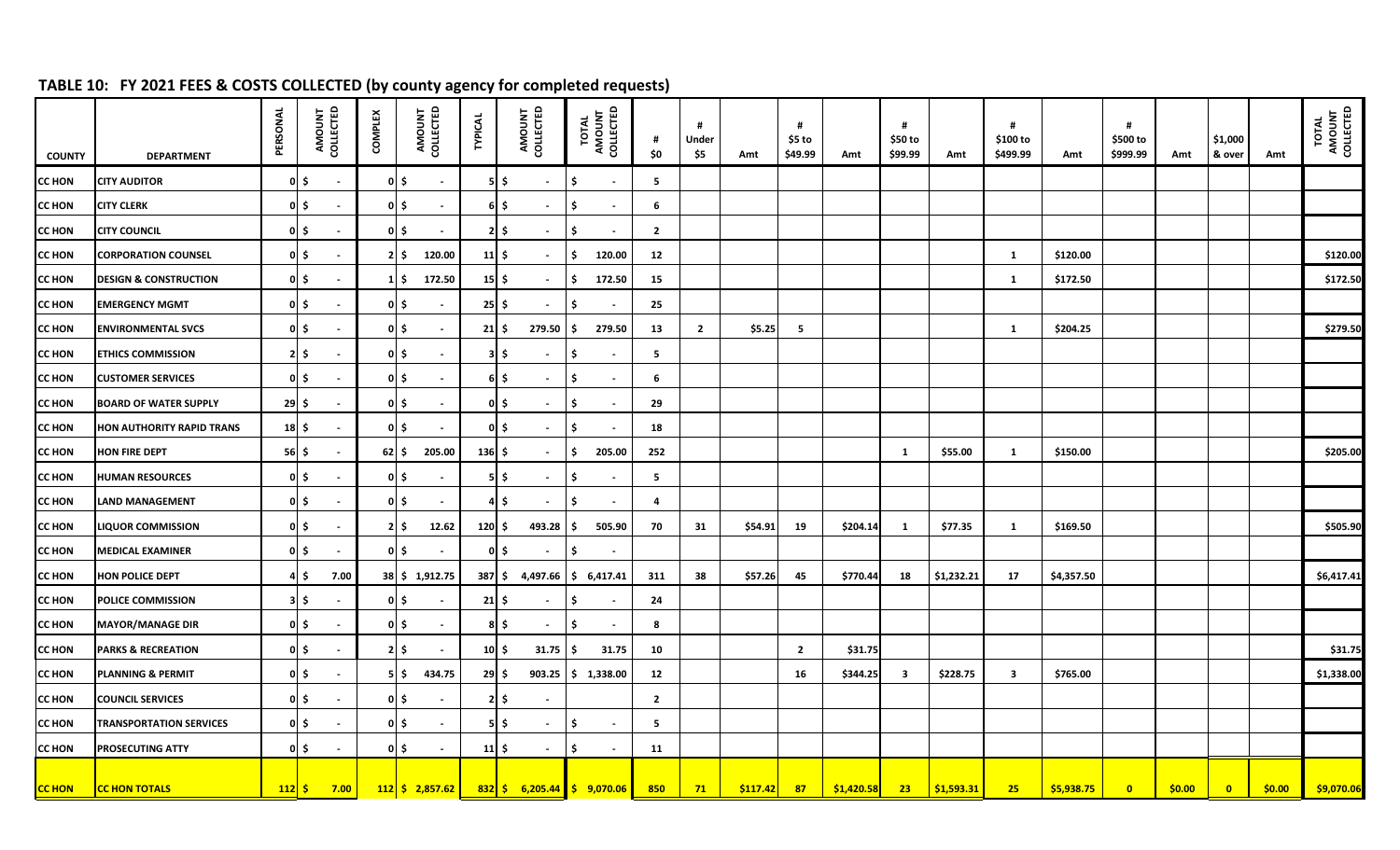| <b>COUNTY</b> | <b>DEPARTMENT</b>               | PERSONAL | AMOUNT<br>COLLECTED            | <b>COMPLEX</b> | AMOUNT<br>COLLECTED                 | <b>TYPICAL</b>                      | AMOUNT<br>COLLECTED    | TOTAL<br>AMOUNT<br>COLLECTED | #<br>\$0       | #<br>Under<br>\$5 | Amt    | #<br>$$5$ to<br>\$49.99 | Amt     | #<br>\$50 to<br>\$99.99 | Amt     | #<br>\$100 to<br>\$499.99 | Amt      | #<br>\$500 to<br>\$999.99 | Amt    | \$1,000<br>& over | Amt    | TOTAL<br>AMOUNT<br>COLLECTED |
|---------------|---------------------------------|----------|--------------------------------|----------------|-------------------------------------|-------------------------------------|------------------------|------------------------------|----------------|-------------------|--------|-------------------------|---------|-------------------------|---------|---------------------------|----------|---------------------------|--------|-------------------|--------|------------------------------|
|               |                                 |          |                                |                |                                     |                                     |                        |                              |                |                   |        |                         |         |                         |         |                           |          |                           |        |                   |        |                              |
| <b>HAWAII</b> | <b>AGING</b>                    |          | $0 \mid \xi$<br>$\blacksquare$ |                | $0\overline{\phantom{a}}$<br>$\sim$ | $0 \mid \xi \mid$                   | $\sim$                 |                              |                |                   |        |                         |         |                         |         |                           |          |                           |        |                   |        |                              |
| <b>HAWAII</b> | <b>CIVIL DEFENSE</b>            |          | 이 \$<br>$\sim$                 |                | $0 \mid \xi$<br>$\sim$              | $0 \mid \xi \mid$                   | $\sim$                 |                              |                |                   |        |                         |         |                         |         |                           |          |                           |        |                   |        |                              |
| <b>HAWAII</b> | <b>COUNTY CLERK</b>             |          | $0 \mid \xi$<br>$\sim$         |                | $0 \mid \xi$<br>$\sim$              |                                     | $1\vert$ \$<br>$\sim$  |                              | <b>1</b>       |                   |        |                         |         |                         |         |                           |          |                           |        |                   |        |                              |
| <b>HAWAII</b> | <b>CORP COUNSEL</b>             |          | 이 \$<br>$\blacksquare$         |                | 이 \$                                | $5 \, \overline{\hspace{1ex}}$      | $\sim$                 |                              | 5              |                   |        |                         |         |                         |         |                           |          |                           |        |                   |        |                              |
| <b>HAWAII</b> | <b>ENVIRONMENT MGMT</b>         |          | $0 \mid \xi$<br>$\blacksquare$ |                | $5$ \$<br>$\sim$                    | $31 \mid 5$                         | $\blacksquare$         |                              | 36             |                   |        |                         |         |                         |         |                           |          |                           |        |                   |        |                              |
| <b>HAWAII</b> | <b>HUMAN RESOURCES</b>          |          | $0 \mid \xi$<br>$\sim$         |                | $1 \mid \xi$<br>$\sim$              | 9   \$                              | 34.00                  | 34.00<br>l S                 | $\overline{7}$ | $\mathbf{1}$      | \$2.60 | $\overline{2}$          | \$31.40 |                         |         |                           |          |                           |        |                   |        | \$34.00                      |
| <b>HAWAII</b> | <b>INFORMATION TECH</b>         |          | $0 \mid \xi$<br>$\sim$         |                | $0 \mid \xi$<br>$\sim$              |                                     | 45<br>$\sim$           |                              | 4              |                   |        |                         |         |                         |         |                           |          |                           |        |                   |        |                              |
| <b>HAWAII</b> | <b>MASS TRANSIT</b>             |          | $0 \mid \xi$                   |                | 이 \$                                | 2 I S                               | $\blacksquare$         |                              | $\overline{2}$ |                   |        |                         |         |                         |         |                           |          |                           |        |                   |        |                              |
| <b>HAWAII</b> | <b>MAYOR</b>                    |          | $0 \mid \xi$<br>$\sim$         |                | 0 I \$                              | $2 \, \overline{\phantom{a}}\,$     | $\sim$                 |                              | $\overline{2}$ |                   |        |                         |         |                         |         |                           |          |                           |        |                   |        |                              |
| <b>HAWAII</b> | <b>PARKS &amp; RECREATION</b>   |          | $0 \mid \xi$<br>$\sim$         |                | $1$ \$<br>$\sim$                    | $3 \mid \xi$                        | $\sim$                 |                              | 4              |                   |        |                         |         |                         |         |                           |          |                           |        |                   |        |                              |
| <b>HAWAII</b> | <b>POLICE</b>                   |          | $0 \mid \xi$<br>$\sim$         |                | 이 \$<br>$\sim$                      | 0 S                                 | $\sim$                 |                              |                |                   |        |                         |         |                         |         |                           |          |                           |        |                   |        |                              |
| <b>HAWAII</b> | PROSECUTING ATTY                |          | $0 \mid \xi$<br>$\sim$         |                | $0 \mid \xi$<br>$\sim$              |                                     | $0 \mid \xi$<br>$\sim$ |                              |                |                   |        |                         |         |                         |         |                           |          |                           |        |                   |        |                              |
| <b>HAWAII</b> | <b>WATER SUPPLY</b>             |          | 이 \$<br>$\sim$                 |                | $1 \mid \xi$<br>375.00              | 7 S                                 | $\sim$                 | \$375.000                    | $\overline{7}$ |                   |        |                         |         |                         |         | $\mathbf{1}$              | \$375.00 |                           |        |                   |        | \$375.00                     |
| <b>HAWAII</b> | <b>FIRE</b>                     |          | $0 \mid \xi$<br>$\blacksquare$ |                | 이 \$<br>$\sim$                      | $0 \mid \xi \mid$                   | $\sim$                 |                              |                |                   |        |                         |         |                         |         |                           |          |                           |        |                   |        |                              |
| <b>HAWAII</b> | <b>PUBLIC WORKS</b>             |          | 이 \$<br>$\sim$                 |                | $0 \leq$<br>$\sim$                  | $104 \,$ \$                         | 1.00                   | I \$<br>1.00                 | 103            | $\mathbf{1}$      | \$1.00 |                         |         |                         |         |                           |          |                           |        |                   |        | \$1.00                       |
| <b>HAWAII</b> | <b>FINANCE</b>                  |          | $1\vert \xi$<br>41.00          |                | $3 \mid \frac{1}{2}$<br>$\sim$      | $129 \mid 5$                        | $1.00$   \$            | 42.00                        | 131            | $\mathbf{1}$      | \$1.00 | $\mathbf{1}$            | \$41.00 |                         |         |                           |          |                           |        |                   |        | \$42.00                      |
| <b>HAWAII</b> | <b>LIQUOR CONTROL</b>           |          | $0 \mid \xi$<br>$\sim$         |                | 이 \$                                | 8 I S                               | 12.08                  | 12.08<br>۱s                  | $\overline{7}$ |                   |        | $\mathbf{1}$            | \$12.08 |                         |         |                           |          |                           |        |                   |        | \$12.08                      |
| <b>HAWAII</b> | <b>HOUSING</b>                  |          | $0 \mid \xi$<br>$\sim$         |                | $1 \mid \xi$                        | $0 \mid \xi \mid$                   | $\blacksquare$         |                              | <b>1</b>       |                   |        |                         |         |                         |         |                           |          |                           |        |                   |        |                              |
| <b>HAWAII</b> | <b>PLANNING</b>                 |          | 6.00<br>6   \$                 |                | 242.00<br>$1 \mid \xi$              | $15 \mid \xi$                       | $11.00$ \$             | 259.00                       | 18             | $\mathbf{1}$      | \$4.00 | $\overline{2}$          | \$13.00 |                         |         | $\mathbf{1}$              | \$242.00 |                           |        |                   |        | \$259.00                     |
| <b>HAWAII</b> | <b>RESEARCH &amp; DEVELOP</b>   |          | $0 \mid \xi$<br>$\sim$         |                | $0 \leq$<br>$\sim$                  | $2 \mid \xi$                        | $\sim$                 |                              | $\overline{2}$ |                   |        |                         |         |                         |         |                           |          |                           |        |                   |        |                              |
| <b>HAWAII</b> | <b>HAWAII TOTALS</b>            |          | 75<br>47.00                    |                | $13$ \$ 617.00                      | $322\overline{\smash{)}\mathsf{S}}$ |                        | $59.08$ \$ 723.08            | 330            | $\overline{a}$    | \$8.60 | 6 <sup>1</sup>          | \$97.48 | $\overline{\mathbf{0}}$ | \$0.00  | $\overline{2}$            | \$617.00 | $\overline{0}$            | \$0.00 | $\bullet$         | \$0.00 | \$723.08                     |
|               |                                 |          |                                |                |                                     |                                     |                        |                              |                |                   |        |                         |         |                         |         |                           |          |                           |        |                   |        |                              |
| KAUAI         | <b>BOARDS &amp; COMMISSIONS</b> |          | $2 \mid 5$<br>$\sim$           |                | $0 \mid \xi$<br>$\sim$              | 8   \$                              | $\sim$                 |                              | 10             |                   |        |                         |         |                         |         |                           |          |                           |        |                   |        |                              |
| KAUAI         | <b>COUNTY ATTORNEY</b>          |          | $0 \mid \xi$<br>$\blacksquare$ |                | $0 \leq$<br>$\sim$                  | $3 \mid \frac{1}{2}$                | 77.50                  | 77.50<br>I\$                 | $\overline{2}$ |                   |        |                         |         | $\mathbf{1}$            | \$77.50 |                           |          |                           |        |                   |        | \$77.50                      |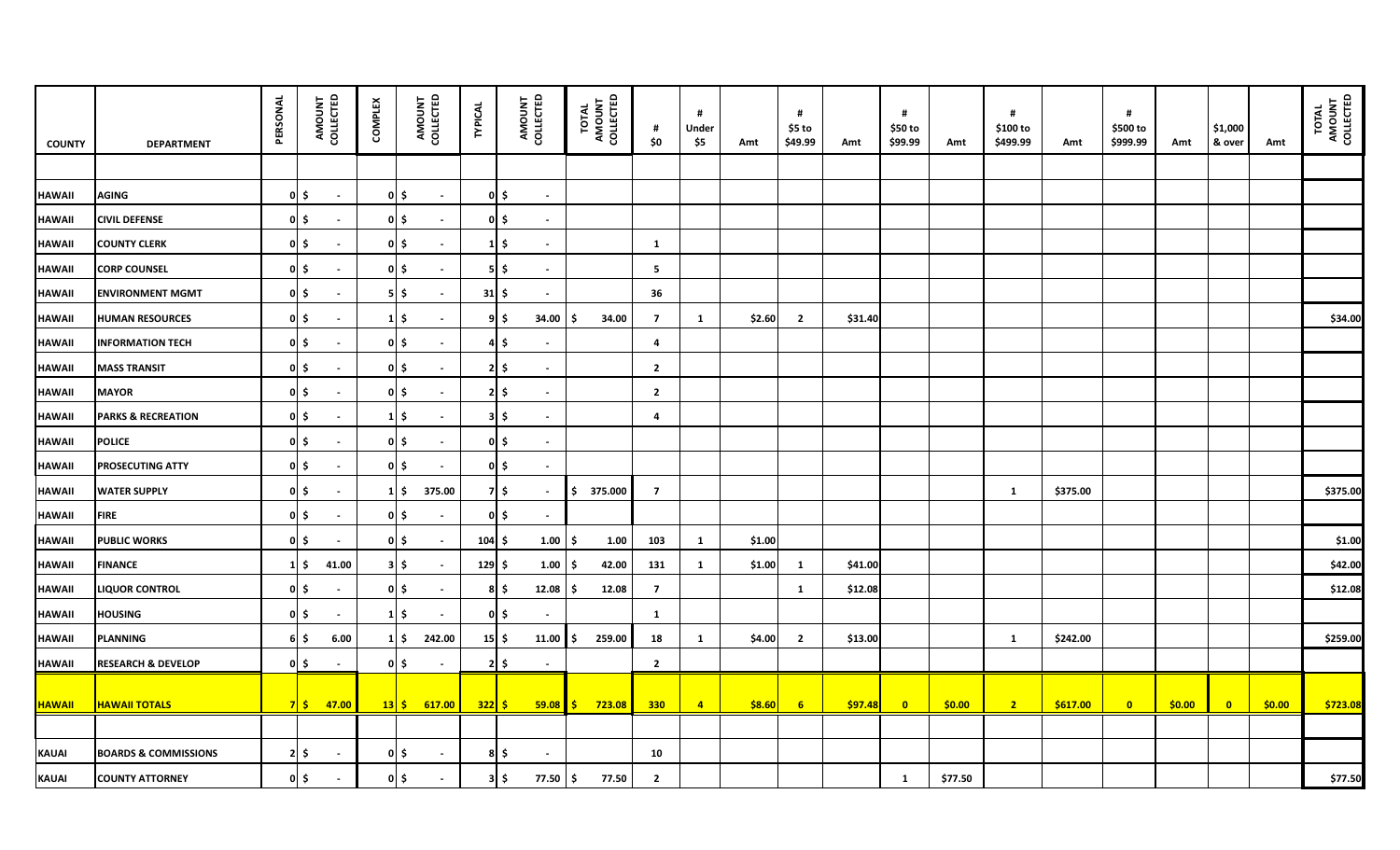| <b>COUNTY</b> | <b>DEPARTMENT</b>                  | PERSONAL      | AMOUNT<br>COLLECTED                    | <b>COMPLEX</b> | AMOUNT<br>COLLECTED                 | <b>TYPICAL</b> | AMOUNT<br>COLLECTED            | TOTAL<br>AMOUNT<br>COLLECTED | #<br>\$0       | #<br>Under<br>\$5 | Amt     | #<br>\$5 to<br>\$49.99 | Amt      | #<br>\$50 to<br>\$99.99 | Amt      | #<br>\$100 to<br>\$499.99 | Amt        | #<br>\$500 to<br>\$999.99 | Amt    | \$1,000<br>& over | Amt    | TOTAL<br>AMOUNT<br>COLLECTED |
|---------------|------------------------------------|---------------|----------------------------------------|----------------|-------------------------------------|----------------|--------------------------------|------------------------------|----------------|-------------------|---------|------------------------|----------|-------------------------|----------|---------------------------|------------|---------------------------|--------|-------------------|--------|------------------------------|
| <b>KAUAI</b>  | <b>COUNTY CLERK</b>                |               | $0 \mid \xi$<br>$\blacksquare$         |                | $0 \mid \xi$<br>$\blacksquare$      |                | 95<br>$\sim$                   |                              | 9              |                   |         |                        |          |                         |          |                           |            |                           |        |                   |        |                              |
| KAUAI         | <b>ECONOMIC DEVELOPMENT</b>        |               | $0 \mid \xi$<br>$\blacksquare$         |                | 0 \$<br>$\sim$                      |                | $0 \mid \xi$<br>$\sim$         |                              |                |                   |         |                        |          |                         |          |                           |            |                           |        |                   |        |                              |
| <b>KAUAI</b>  | <b>ELDERLY AFFAIRS</b>             |               | $0 \mid \xi$<br>$\sim$                 |                | 이 \$<br>$\sim$                      |                | $0 \mid \xi \mid$<br>$\sim$    |                              |                |                   |         |                        |          |                         |          |                           |            |                           |        |                   |        |                              |
| KAUAI         | <b>FINANCE</b>                     |               | $0 \mid \xi$<br>$\mathbf{r}$           |                | $21\frac{1}{2}$<br>$\sim$           |                | $0 \mid \xi \mid$<br>$\sim$    |                              | $\overline{2}$ |                   |         |                        |          |                         |          |                           |            |                           |        |                   |        |                              |
| <b>KAUAI</b>  | <b>FIRE</b>                        | $29 \mid \xi$ | 68.75                                  |                | 이 \$<br>$\sim$                      |                | 17.50<br>4 \$                  | 86.25<br>l S                 | 18             | 5                 | \$12.50 | 10                     | \$73.75  |                         |          |                           |            |                           |        |                   |        | \$86.25                      |
| KAUAI         | <b>HOUSING</b>                     |               | $0 \mid \xi$<br>$\sim$                 |                | $0$ \$<br>$\sim$                    |                | $0 \mid \xi$<br>$\sim$         |                              |                |                   |         |                        |          |                         |          |                           |            |                           |        |                   |        |                              |
| <b>KAUAI</b>  | <b>HUMAN RESOURCES</b>             |               | $0 \mid \xi$<br>$\sim$                 |                | 이 \$<br>$\sim$                      |                | 4 \$<br>$\sim$                 |                              | $\overline{a}$ |                   |         |                        |          |                         |          |                           |            |                           |        |                   |        |                              |
| <b>KAUAI</b>  | <b>MAYOR</b>                       |               | $1\vert \xi$<br>$\blacksquare$         |                | $0 \mid \xi$<br>$\sim$              |                | $0 \mid \xi \mid$<br>$\sim$    |                              | 1              |                   |         |                        |          |                         |          |                           |            |                           |        |                   |        |                              |
| <b>KAUAI</b>  | <b>PARKS &amp; RECREATION</b>      |               | $0 \mid \xi$<br>$\blacksquare$         |                | $1\vert \xi$<br>$\sim$              |                | $0 \mid \xi$<br>$\blacksquare$ |                              | <b>1</b>       |                   |         |                        |          |                         |          |                           |            |                           |        |                   |        |                              |
| <b>KAUAI</b>  | PROSECUTING ATTORNEY               |               | $0 \mid \xi$<br>$\blacksquare$         |                | $0 \mid \xi$<br>$\blacksquare$      |                | 0 S<br>$\sim$                  |                              |                |                   |         |                        |          |                         |          |                           |            |                           |        |                   |        |                              |
| KAUAI         | <b>PUBLIC WORKS</b>                |               | $18$ \$<br>$\sim$                      |                | $1\overline{\phantom{0}}$<br>$\sim$ | $25 \mid \xi$  | $\sim$                         |                              | 44             |                   |         |                        |          |                         |          |                           |            |                           |        |                   |        |                              |
| <b>KAUAI</b>  | <b>TRANSPORTATION</b>              |               | 33.00<br>$1\vert \xi$                  |                | $0 \mid \xi$<br>$\sim$              |                | $0 \mid \xi$<br>$\sim$         | 33.00<br>-\$                 |                |                   |         | 1                      | \$33.00  |                         |          |                           |            |                           |        |                   |        | \$33.00                      |
| KAUAI         | <b>PLANNING</b>                    |               | $0 \mid \xi$<br>$\sim$                 |                | 9 \$<br>886.00                      |                | $2 \mid 5 \mid$<br>$\sim$      | 886.00<br>-\$                | 6              |                   |         |                        |          | $\overline{2}$          | \$141.00 | $\overline{\mathbf{3}}$   | \$745.00   |                           |        |                   |        | \$886.00                     |
| KAUAI         | <b>CIVIL DEFENSE</b>               |               | $0 \mid \xi$<br>$\blacksquare$         |                | 이 \$<br>$\sim$                      |                | $1\vert \xi$<br>$\sim$         |                              | <b>1</b>       |                   |         |                        |          |                         |          |                           |            |                           |        |                   |        |                              |
| KAUAI         | <b>LIQUOR CONTROL</b>              |               | $0 \mid \xi \rangle$<br>$\blacksquare$ |                | 이 \$<br>$\sim$                      |                | 이 \$<br>$\blacksquare$         |                              |                |                   |         |                        |          |                         |          |                           |            |                           |        |                   |        |                              |
| KAUAI         | <b>WATER DEPARTMENT</b>            | 18 \$         | $\sim$                                 |                | 이 \$<br>$\sim$                      |                | $0 \mid \xi$<br>$\sim$         |                              | 18             |                   |         |                        |          |                         |          |                           |            |                           |        |                   |        |                              |
| <b>KAUAI</b>  | <b>KAUAI TOTALS</b>                | 69            | \$101.75                               | 13             | \$886.00                            | 56             | \$95.00                        | \$1,082.75                   | 116            | $-5$              | \$12.50 | 11                     | \$106.75 | $\overline{\mathbf{3}}$ | \$218.50 | $-3$                      | \$745.00   | $\overline{\mathbf{0}}$   | \$0.00 | $\bullet$         | \$0.00 | \$1,082.75                   |
|               |                                    |               |                                        |                |                                     |                |                                |                              |                |                   |         |                        |          |                         |          |                           |            |                           |        |                   |        |                              |
| <b>MAUI</b>   | <b>COUNTY AUDITOR</b>              |               | $0 \mid \xi$<br>$\mathbf{r}$           |                | $0 \mid \xi$<br>$\sim$              |                | $0 \mid \xi$<br>$\sim$         |                              |                |                   |         |                        |          |                         |          |                           |            |                           |        |                   |        |                              |
| <b>MAUI</b>   | <b>COUNTY CLERK</b>                |               | $0 \mid \xi$<br>$\sim$                 |                | 0 \$<br>$\sim$                      |                | 33 \$ 3,010.65                 | \$3,010.65                   | 4              |                   |         |                        |          |                         |          | 29                        | \$3,010.65 |                           |        |                   |        | \$3,010.65                   |
| <b>MAUI</b>   | <b>CORP COUNSEL</b>                |               | $0 \mid \xi$<br>$\blacksquare$         |                | $0 \mid \xi$<br>$\sim$              |                | 7 I \$                         |                              | $\overline{7}$ |                   |         |                        |          |                         |          |                           |            |                           |        |                   |        |                              |
| <b>MAUI</b>   | <b>COUNTY COUNCIL</b>              |               | 이 \$<br>$\sim$                         |                | $0 \mid \xi$<br>$\sim$              | $13 \mid 5$    | $\sim$                         |                              | 13             |                   |         |                        |          |                         |          |                           |            |                           |        |                   |        |                              |
| <b>MAUI</b>   | <b>ENVIRONMENTAL MGMT</b>          |               | $0 \mid \xi$<br>$\sim$                 |                | $0 \mid \xi$<br>$\sim$              |                | 95<br>$\sim$                   |                              | 9              |                   |         |                        |          |                         |          |                           |            |                           |        |                   |        |                              |
| <b>MAUI</b>   | <b>FIRE &amp; PUBLIC SAFETY</b>    |               | $0 \mid \xi \rangle$                   |                | $0 \mid \xi$<br>$\sim$              | $134 \,$ \$    | $\blacksquare$                 |                              | 134            |                   |         |                        |          |                         |          |                           |            |                           |        |                   |        |                              |
| MAUI          | <b>HOUSING &amp; HUMAN CONCRNS</b> |               | $0 \mid \xi$<br>$\blacksquare$         |                | $0 \mid \xi$<br>$\sim$              |                | $7$ \$<br>$\blacksquare$       |                              | $\overline{7}$ |                   |         |                        |          |                         |          |                           |            |                           |        |                   |        |                              |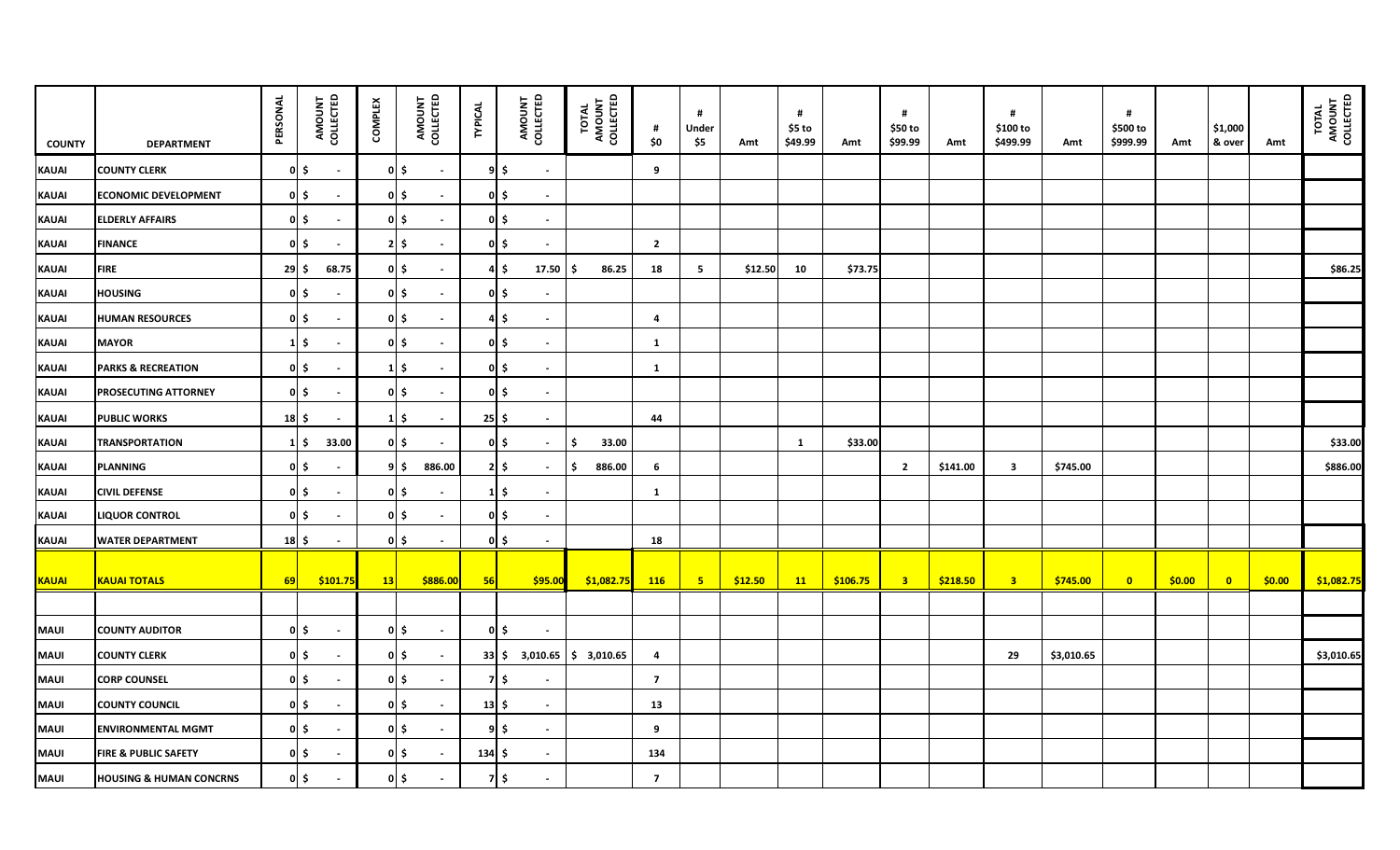| <b>COUNTY</b>                 | <b>DEPARTMENT</b>             | PERSONAL    | AMOUNT<br>COLLECTED    | <b>COMPLEX</b> | AMOUNT<br>COLLECTED            | <b>TYPICAL</b>            | AMOUNT<br>COLLECTED   | TOTAL<br>AMOUNT<br>COLLECTED | \$0            | #<br>Under<br>\$5 | Amt      | #<br>\$5 to<br>\$49.99 | Amt                         | \$50 to<br>\$99.99 | Amt           | \$100 to<br>\$499.99 | Amt            | \$500 to<br>\$999.99 | Amt      | \$1,000<br>& over | Amt | TOTAL<br>AMOUNT<br>COLLECTED |
|-------------------------------|-------------------------------|-------------|------------------------|----------------|--------------------------------|---------------------------|-----------------------|------------------------------|----------------|-------------------|----------|------------------------|-----------------------------|--------------------|---------------|----------------------|----------------|----------------------|----------|-------------------|-----|------------------------------|
| <b>MAUI</b>                   | <b>LIQUOR CONTROL</b>         |             | $0 \mid \xi$           |                | $0 \mid \xi$                   | $27 \mid 5$               | $24.75$ $\frac{1}{5}$ | 24.75                        | $\overline{a}$ |                   |          | 23                     | \$24.75                     |                    |               |                      |                |                      |          |                   |     | \$24.75                      |
| <b>MAUI</b>                   | <b>MAYOR</b>                  |             | $0 \mid \xi$           |                | $0 \mid \xi$                   | $0 \mid \xi$              | $\sim$                |                              |                |                   |          |                        |                             |                    |               |                      |                |                      |          |                   |     |                              |
| MAUI                          | <b>PARKS &amp; RECREATION</b> |             | $2 \mid \xi$           |                | 0 S                            | $11 \,$ \$                | 20.00                 | 20.00                        | 12             |                   |          | 1                      | \$20.00                     |                    |               |                      |                |                      |          |                   |     | \$20.00                      |
| <b>MAUI</b>                   | <b>PERSONNEL SERVICES</b>     |             | $0 \mid \xi$           |                | $0 \mid \xi$                   | $1\vert$ \$               |                       |                              | -1             |                   |          |                        |                             |                    |               |                      |                |                      |          |                   |     |                              |
| <b>MAUI</b>                   | <b>PLANNING</b>               | $13 \mid 5$ |                        | $25$ $\pm$     |                                | $10 \div$                 | $\sim$                |                              | 48             |                   |          |                        |                             |                    |               |                      |                |                      |          |                   |     |                              |
| <b>MAUI</b>                   | <b>POLICE</b>                 |             | 36.30<br>4 \$          |                | 180.00<br>6 I S                | $8 \mid 5$                | $\sim$                | 216.30<br>-S                 | 14             |                   |          | $\overline{2}$         | \$36.30                     | -1                 | \$67.50       | $\mathbf{1}$         | \$112.50       |                      |          |                   |     | \$216.30                     |
| <b>MAUI</b>                   | PROSECUTING ATTORNEY          |             | $0 \mid \xi$           |                | $0 \mid \xi$<br>$\blacksquare$ | $1\overline{\phantom{0}}$ | $\sim$                |                              | -1             |                   |          |                        |                             |                    |               |                      |                |                      |          |                   |     |                              |
| <b>MAUI</b>                   | <b>TRANSPORTATION</b>         |             | $0 \mid \xi$           |                | 0 I S<br>$\blacksquare$        | $0 \mid \xi$              | $\sim$                |                              |                |                   |          |                        |                             |                    |               |                      |                |                      |          |                   |     |                              |
| <b>MAUI</b>                   | <b>WATER SUPPLY/ FISCAL</b>   |             | $0 \mid \xi$<br>$\sim$ |                | 0 <sub>l</sub><br>$\sim$       | $25 \mid \xi$             | $\sim$                |                              | 25             |                   |          |                        |                             |                    |               |                      |                |                      |          |                   |     |                              |
| <b>MAUI</b>                   | <b>WATER SUPPLY/ ENGINEER</b> |             | $0 \mid \xi$<br>$\sim$ |                | $3$ \$ 1,103.35                | $24 \mid \zeta$           |                       | \$1,103.35                   | 24             |                   |          |                        |                             |                    |               | $\overline{2}$       | \$300.85       | $\mathbf{1}$         | \$802.50 |                   |     | \$1,103.35                   |
| <b>MAUI</b>                   | <b>WATER SUPPLY</b>           |             | $0 \mid \xi$           |                | 이 \$<br>$\blacksquare$         | $11 \,$ \$                | $\sim$                |                              | 11             |                   |          |                        |                             |                    |               |                      |                |                      |          |                   |     |                              |
| <b>MAUI</b>                   | <b>MAUI TOTALS</b>            | 19          | \$36.30                | 34             | 51,283.35                      | 321                       | \$3,055.40            | \$4,375.05                   | 314            |                   | \$0.00   | 26                     | \$81.05                     |                    | \$67.50       | 32                   | \$3,424.00     |                      | \$802.50 | $\overline{0}$    |     | $\frac{$0.00}{$4,375.05}$    |
|                               |                               |             |                        |                |                                |                           |                       |                              |                |                   |          |                        |                             |                    |               |                      |                |                      |          |                   |     |                              |
|                               | <b>ALL COUNTIES TOTALS</b>    | 207         | \$192.05               | 172            | <mark>\$5,643.97</mark> 1,531  |                           | $ $ \$9,414.92 $ $    | \$15,250.94                  | 1,610          | 80                | \$138.52 |                        | <mark>130 \$1,705.86</mark> |                    | 27 \$1,879.31 |                      | 62 \$10,724.75 | 11                   | \$802.50 | $\overline{0}$    |     | \$0.00 \$15,250.94           |
|                               | Percentage of 1,910 requests  | 11%         |                        | 9%             |                                | 80%                       |                       |                              | 84.3%          | 4.1%              |          | 6.8%                   |                             | 1.4%               |               | 3.3%                 |                | 0.1%                 |          | 0.0%              |     |                              |
| <b>TOTAL PAID \$15,250.94</b> |                               |             |                        |                |                                |                           |                       |                              |                |                   |          |                        |                             |                    |               |                      |                |                      |          |                   |     |                              |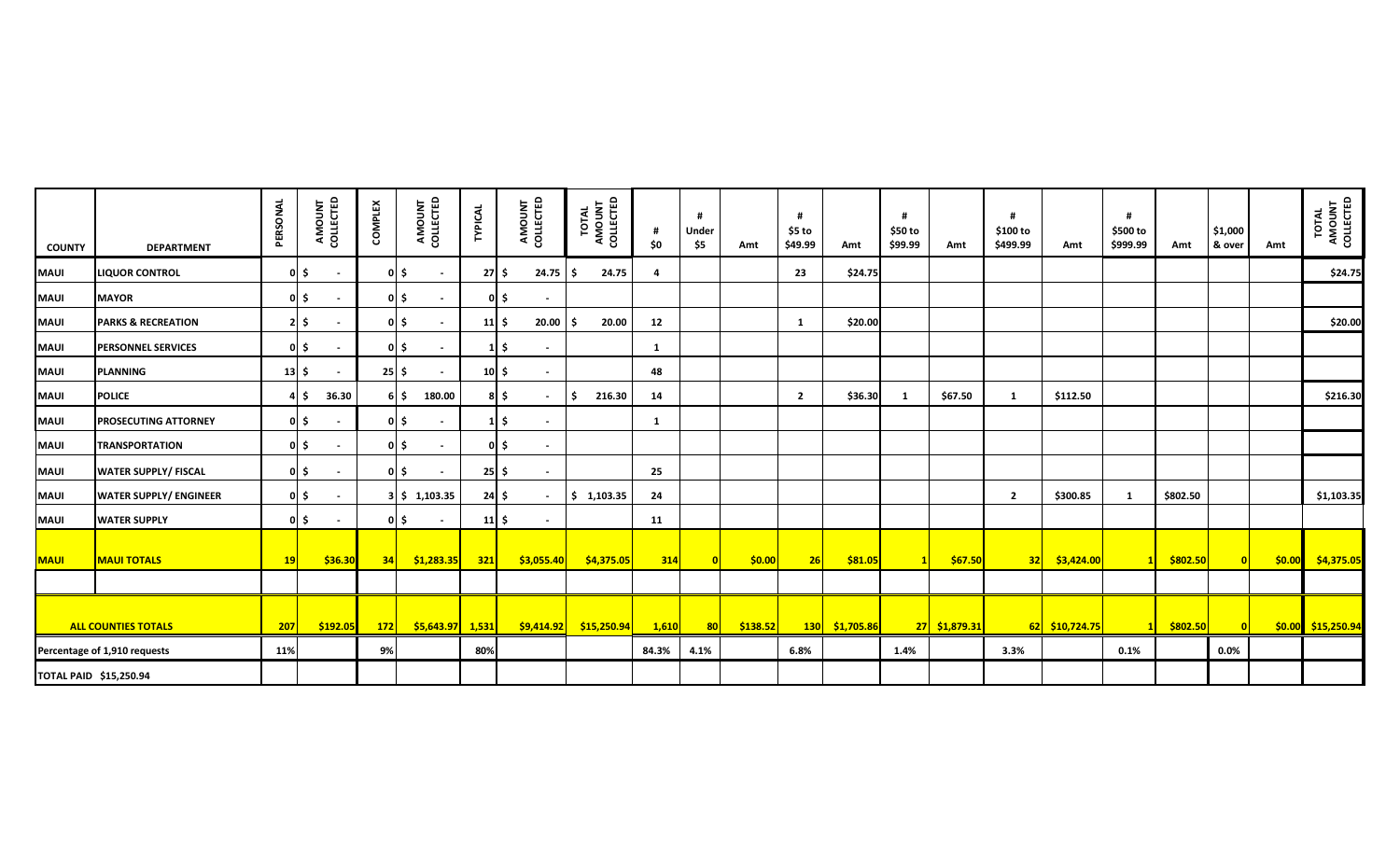**\$500 ‐ \$999.99:** 

**1. MAUI/ WATER SUPPLY – MO ‐ \$802.50**

**TOTAL = \$802.50**

#### **\$100 ‐ \$499.99:**

- **\* 1. C&C/ DESIGN & CONSTRUCTION ‐ Brandon IIi ‐ \$172.50**
- **\* 2. C&C/ ENVIRONMENTAL SERVICES Cades Schutte/WGSL ‐ \$204.25 3. C&C/ HONOLULU FIRE DEPT. – 2020‐70505 ‐ \$150.00**
- **\* 4. C&C/ HONOLULU POLICE DEPT. Arrow Media, Caitlin Williams ‐ \$340.00**
- **\* 5. C&C/ HONOLULU POLICE DEPT. Envirowatch, Carroll Cox‐ \$133.75**
- **6. C&C/ HONOLULU POLICE DEPT. G. Lamotteo‐ \$275.00**
- **\* 7. C&C/ HONOLULU POLICE DEPT. Law Office of W. Lawson‐ \$106.25**
- **\* 8. C&C/ HONOLULU POLICE DEPT. SIMS Hawaii obo Leavitt, Yamane, & Soldner ‐ \$246.25**
- **\* 9. C&C/ HONOLULU POLICE DEPT. R. Serpe (Estate of J. Banks) ‐ \$321.80**
- **10. C&C/ HONOLULU POLICE DEPT. – D. Apostol ‐ \$196.25**
- **\* 11. C&C/ HONOLULU POLICE DEPT. V. Devens (T. Lancaster) ‐ \$236.00**
- **\* 12. C&C/ HONOLULU POLICE DEPT. V. Devens (I. Tafaovale) ‐ \$457.20**
- **\* 13. C&C/ HONOLULU POLICE DEPT. Request from NFL ‐ \$268.75**
- **\* 14. C&C/ HONOLULU POLICE DEPT. SIMS Hawaii obo Leavitt, Yamane, & Soldner‐ \$133.75**
	- **15. C&C/ HONOLULU POLICE DEPT. O. Myronyuk ‐ \$315.00**
	- **16. C&C/ HONOLULU POLICE DEPT. A. Eck ‐ \$452.50**
	- **17. C&C/ HONOLULU POLICE DEPT. C. Garcia ‐ \$146.25**
	- **18. C&C/ HONOLULU POLICE DEPT. L. Peer ‐ \$200.00**
	- **19. C&C/ HONOLULU POLICE DEPT. C. Burkhardt ‐ \$131.25**
	- **20. C&C/ HONOLULU POLICE DEPT. O. Hartman ‐ \$397.50**
	- **21. C&C/ PLANNING & PERMITTING Libby Tomar ‐ \$405.00**
- **\* 22. C&C/ PLANNING & PERMITTING Rob Perez ‐ \$110.00 23. C&C/ PLANNING & PERMITTING – Jeremiah Henderson ‐ \$250.00**
- **\* 24. HAWAII/ WATER SUPPLY– Beth Light, Central Main Bank ‐ \$375.00**
- **\* 25. HAWAII/ PLANNING Revere & Associates ‐ \$242.00**
- **\* 26. KAUAI/ PLANNING M.K.T. ‐ \$260.00**
- **\* 27. KAUAI/ PLANNING L.L. ‐ \$313.00 28. KAUAI/ PLANNING – E.F. \$172.00**
- **\* 29. MAUI/ COUNTY CLERK Hawaii Laborers PAC ‐ \$107.35**
- **\* 30. MAUI/ COUNTY CLERK Friends of Michelle Tippens ‐ \$107.35**
- **\* 31. MAUI/ COUNTY CLERK Catalist, LLC ‐ \$107.35**
- **\* 32. MAUI/ COUNTY CLERK GuideNet Inc. ‐ \$107.35**
- **\* 33. MAUI/ COUNTY CLERK Ritte for House ‐ \$100.00**
- **\* 34. MAUI/ COUNTY CLERK Aristotle International ‐ \$107.35**
- **\* 35. MAUI/ COUNTY CLERK Friends of Tom Cook ‐ \$100.00**
- **\* 36. MAUI/ COUNTY CLERK Maui Pono Network ‐ \$107.35**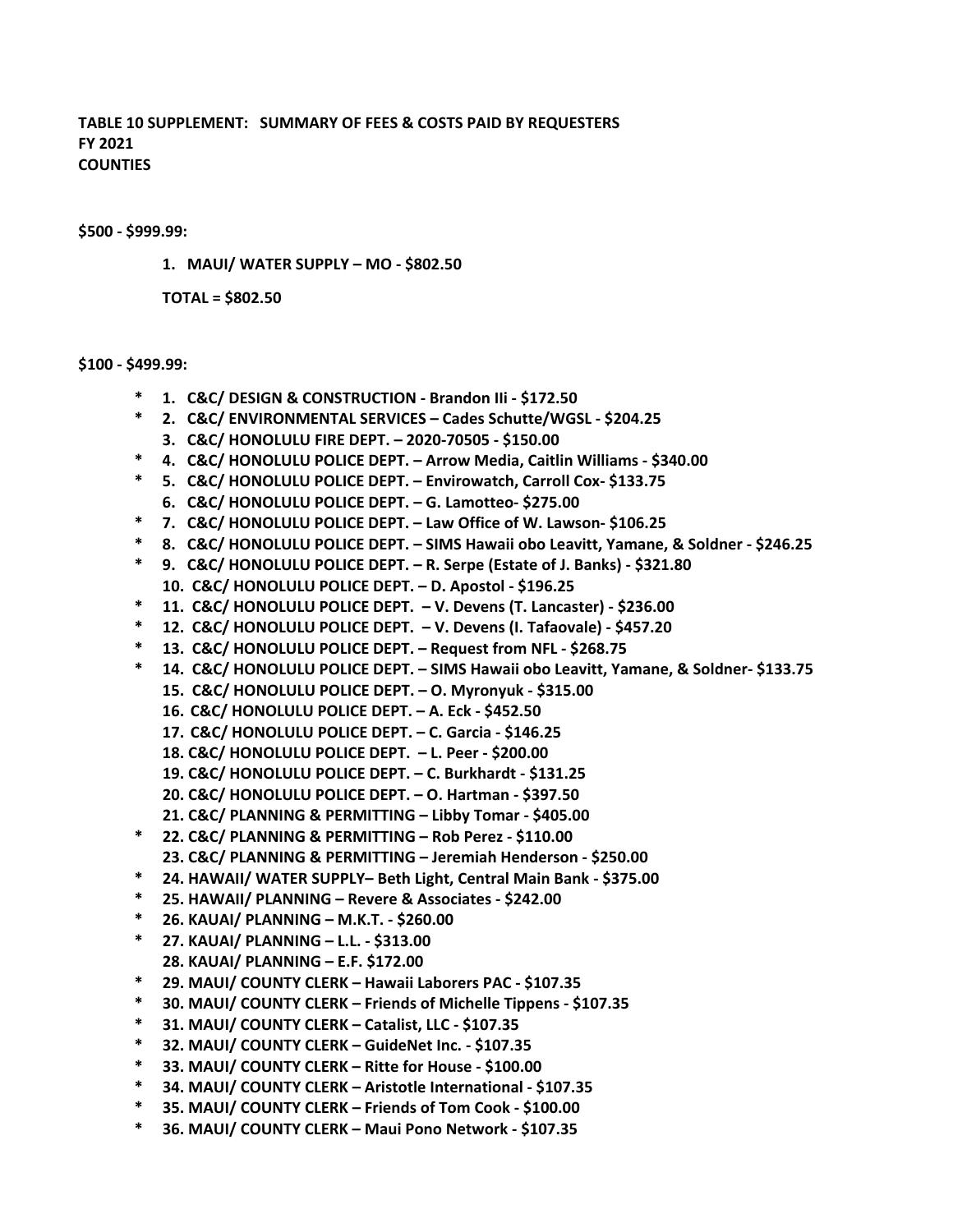- **\* 37. MAUI/ COUNTY CLERK United Public Workers ‐ \$107.35**
- **\* 38. MAUI/ COUNTY CLERK Republican National Committee ‐ \$100.00**
- **\* 39. MAUI/ COUNTY CLERK Cardinal Services, Ltd ‐ \$107.35**
- **\* 40. MAUI/ COUNTY CLERK 1360, LLC ‐ \$100.00**
- **\* 41. MAUI/ COUNTY CLERK Democratic Party of Hawaii ‐ \$100.00**
- **\* 42. MAUI/ COUNTY CLERK Friends of Christy Ann Gusman ‐ \$100.00**
- **\* 43. MAUI/ COUNTY CLERK L2 Political ‐ \$100.00**
- **\* 44. MAUI/ COUNTY CLERK Hawaii Republican Party ‐ \$100.00**
- **\* 45. MAUI/ COUNTY CLERK Maui Pono Network ‐ \$100.00**
- **\* 46. MAUI/ COUNTY CLERK Aristotle International ‐ \$107.35**
- **\* 47. MAUI/ COUNTY CLERK Holomua Ohana for Professional Management ‐ \$100.00**
- **\* 48. MAUI/ COUNTY CLERK Hawaii Republican Party ‐ \$100.00**
- **\* 49. MAUI/ COUNTY CLERK Maui Pono Network ‐ \$100.00**
- **\* 50. MAUI/ COUNTY CLERK Cardinal Services, Ltd ‐ \$107.35**
- **\* 51. MAUI/ COUNTY CLERK Republican National Committee ‐ \$100.00**
- **\* 52. MAUI/ COUNTY CLERK 1360, LLC ‐ \$107.35**
- **\* 53. MAUI/ COUNTY CLERK Friends of Yuki Lei Sugimura ‐ \$100.00**
- **\* 54. MAUI/ COUNTY CLERK Catalist, LLC ‐ \$107.35**
- **\* 55. MAUI/ COUNTY CLERK L2 Political ‐ \$107.35**
- **\* 56. MAUI/ COUNTY CLERK Democratic Party of Hawaii ‐ \$107.35**
- **\* 57. MAUI/ COUNTY CLERK Republican National Committee ‐ \$107.35 58. MAUI/ WATER SUPPLY/ ENGINEER – JBB ‐ \$140.00 59. MAUI/ WATER SUPPLY/ ENGINEER – JBB ‐ \$160.85**

**TOTAL = \$10,322.75** 

#### **\$50 ‐ \$99.99:**

- **\* 1. C&C/ HONOLULU FIRE DEPT. CK ‐ \$55.00**
	- **2 C&C/ PLANNING & PERMITTING Steve Bunting ‐ \$91.00**
- **\* 3. C&C/ PLANNING & PERMITTING William Meheula ‐ \$63.00**
- **4. C&C/ PLANNING & PERMITTING Leu & Okuda ‐ \$74.75**
- **\* 5. C&C/ HONOLULU POLICE DEPT. CB, Nick Grube ‐ \$68.00**
- **\* 6. C&C/ HONOLULU POLICE DEPT. Bickerton Law Grp (D. McKillip) ‐ \$63.50**
- **\* 7. C&C/ HONOLULU POLICE DEPT. V. Devens (F. Sing) ‐ \$88.85**
- **\* 8. C&C/ HONOLULU POLICE DEPT. Eric Seitz Esq. ‐ \$52.00**
- **\* 9. C&C/ HONOLULU POLICE DEPT. SIMS Hawaii obo Leavitt, Yamane, & Soldner ‐ \$53.75**
- **10. C&C/ HONOLULU POLICE DEPT. G. Landry ‐ \$68.75**
- **11. C&C/ HONOLULU POLICE DEPT. E. Abarca ‐ \$63.75**
- **12. C&C/ HONOLULU POLICE DEPT. J. Lee ‐ \$88.75**
- **13. C&C/ HONOLULU POLICE DEPT. J. Lee ‐ \$61.25**
- **\* 14. C&C/ HONOLULU POLICE DEPT. Chong, Nishimoto, Nakamura, Goya ‐ \$87.50**
- **15. C&C/ HONOLULU POLICE DEPT. Y. Spiker ‐ \$56.25**
- **\* 16. C&C/ HONOLULU POLICE DEPT. Bickerton Law ‐ \$57.50**
	- **17. C&C/ HONOLULU POLICE DEPT. E. Anastas ‐ \$88.75**
	- **18. C&C/ HONOLULU POLICE DEPT. T. Hackney‐ \$73.75**
- **\* 19. C&C/ HONOLULU POLICE DEPT. SIMS Hawaii obo Leavitt, Yamane, & Soldner ‐ \$58.75**
	- **20. C&C/ HONOLULU POLICE DEPT. C. Eveland ‐ \$58.75**